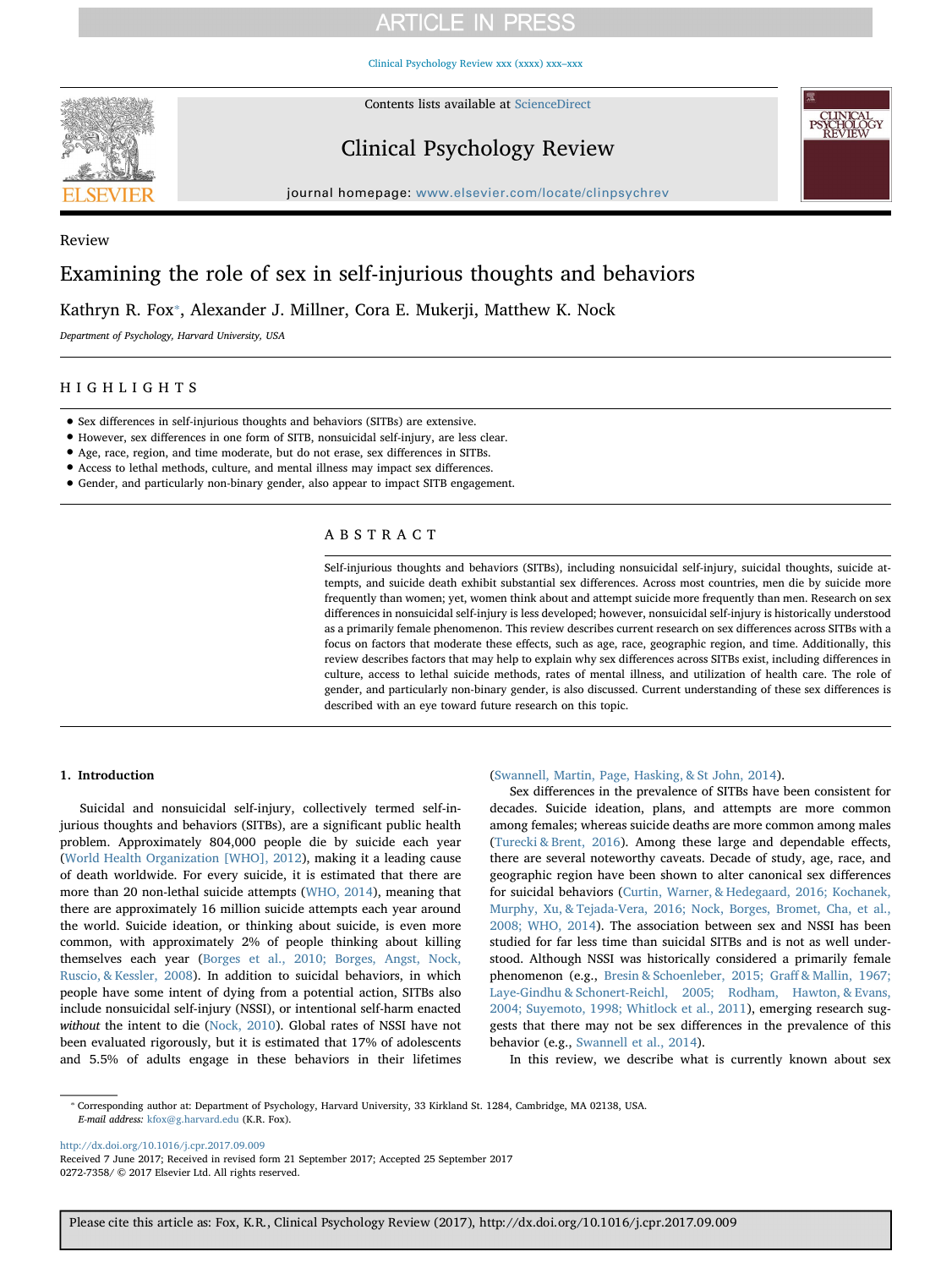differences in the prevalence of SITBs (suicide death, suicidal thoughts and behaviors, and NSSI), highlight factors moderating these differences, and present possible causes for these sex differences. Reported rates of suicide death are age-adjusted rates per 100,000 people unless otherwise stated. Rate ratios of suicide death describe the relative difference in the age-adjusted rates of suicide death among men compared to women. All references to "ratios" or "sex ratios" in the text are rate ratios of suicide death calculated by dividing the age-adjusted rate among men by the age-adjusted rate among women. Thus, ratios greater than 1 indicate a higher male suicide rate whereas ratios less than 1 indicate a higher female suicide rate. Given that the majority of empirical studies on SITBs have been conducted in the United States (U.S.), we examine effects within the U.S. and the rest of world separately within each section, as in previous work ([Nock, Borges, Bromet,](#page-7-1) [Cha, et al., 2008\)](#page-7-1). It is important to note that most research described in this review is based on data regarding sex or assuming equivalence between sex and gender. There are critical differences between sex and gender, and having a different biological sex and gender impacts SITB risk. As such, we describe research on gender minority identification and SITB risk at the end of this review.

# 2. Suicide

# 2.1. Sex differences in suicide in the U.S.

For over 100 years, as long as data have been collected on suicide within the U.S., males have died by suicide at higher rates than females ([CDC, 2014; Linder & Grove, 1943; National Center for Health](#page-6-3) [Statistics, 1979; Nock, Borges, Bromet, Cha, et al., 2008](#page-6-3)). As of 2015, approximately 3.5 males died by suicide for every female [\(Web-based](#page-6-4) [Injury Statistics Query and Reporting System \[WISQARS\], 2017\)](#page-6-4). Although there is a large and consistent difference in the rate of suicide death between sexes, there appear to be several notable moderating factors, such as when the study took place, age, and race.

The sex ratio for suicide deaths has shown a curvilinear pattern over the past few decades. Starting from a relatively low point in the early 1980′s, the ratio rose to a high point in the mid-1990′s, followed by a steady decrease, with the 2015 ratio showing similar levels to those in the early 1980′s (see [Fig. 1](#page-1-0)). [Curtin et al. \(2016\)](#page-6-1) focused on the period from 1999 to 2016 when the sex ratio declined from 4.5 to 3.6, respectively, and concluded that this negative trend reflected a meaningful shift. The reduction of the sex ratio during this time was due to a disproportionate increase in the suicide rate among women under age 74 (rather than a reduction in suicide among men), particularly among women ages 10–14, who showed a 200% increase in suicide since 1999.

<span id="page-1-0"></span>

Fig. 1. Age-adjusted rate ratio (Male/Female) of suicide deaths in the U.S. across time, from 1980 to 2015. Data were obtained from [WISQARS \(2017\)](#page-6-4).

<span id="page-1-1"></span>

Fig. 2. Suicide deaths in the U.S. from 2014 to 2015 by age group and sex. Data were obtained from [WISQARS \(2017\)](#page-6-4).

However, given that current ratios are similar to those observed in the 1980s, it is difficult to know whether these shifts reflect meaningful changes in the sex ratio or they reflect complex changes in suicide rates over long periods of time (e.g., McKeown, Cuff[e, & Schulz, 2006](#page-7-2)).

Age is another relevant moderator for sex differences for suicide death (see [Fig. 2\)](#page-1-1).<sup>[1](#page-1-2)</sup> There are little to no sex differences in suicide rates for children under 14 years of age [\(Curtin et al., 2016; Nock, Borges,](#page-6-1) [Bromet, Cha, et al., 2008\)](#page-6-1). This is likely due to the very low suicide rate for this age group (i.e. it is difficult for there to be sex differences when there are so few suicide deaths to begin with). Almost no children under age 10 die by suicide (rate of 0.03; [WISQARS, 2017](#page-6-4)). Although, the suicide death rate increases between the ages of 10–13, it is not until age 14, when the suicide rate increases to approximately 4.42, that sex differences emerge (sex ratio of 1.89; [WISQARS, 2017](#page-6-4)). From age 15 on, sex differences increase but it is not a linear increase over the lifespan; some age ranges are associated with sharp increases, and others with fairly stable sex ratios. For example, the sex ratio sharply increases between ages 15–24 [\(WISQARS, 2017\)](#page-6-4), but then remains relatively constant until ages 65–74. By ages 75–79 the sex ratio is 6.63 but then it nearly doubles among adults 85+, reaching 12.80 male suicide deaths per female suicide death ([WISQARS, 2017](#page-6-4)). Thus, the main increases in the suicide death sex ratio occur first during adolescence and again during later adulthood.

The stark sex ratio observed among the elderly is particularly important given the high rates of suicide death observed in this group. The ratio is largely explained by the increasing suicide rates among males throughout this period, and particularly after the age of 69. However, there is also a subtle, yet noticeable decrease in the suicide rate among women after the age of 54, suggesting that sex-specific experiences may be important. Contrary to common conception, this ratio is not explained by males experiencing disproportionately higher rates of mental illness, physical illness, financial difficulties, or living alone ([Canetto, 2017](#page-6-5)). Instead, greater difficulty coping with aging, illness, and lack of independence among males, and particularly White males ([Canetto, 2017\)](#page-6-5) may explain these increased rates. More research is needed to test this possibility.

Across racial groups in the U.S., men die by suicide at a higher rate than women; however, the magnitude of this sex difference varies by race. From 1999 to 2015, the largest ratio of male-to-female suicide deaths was among Black Americans (ratio of 5.32). The lowest ratio was among Asian Americans (age-adjusted ratio of 2.58; [WISQARS, 2017](#page-6-4)). The sex ratio difference among Black and Asian Americans is driven largely by a particularly low rate of suicide death among Black

<span id="page-1-2"></span> $1$  We calculated sex ratios across age groups using data from 2014 to 2015 [\(WISQARS,](#page-6-4) [2017\)](#page-6-4), the most recent years with data available, given changes in the sex ratio observed across the past decade that are particularly pronounced for certain age groups. Of note, similar patterns emerge regardless of the time-period examined.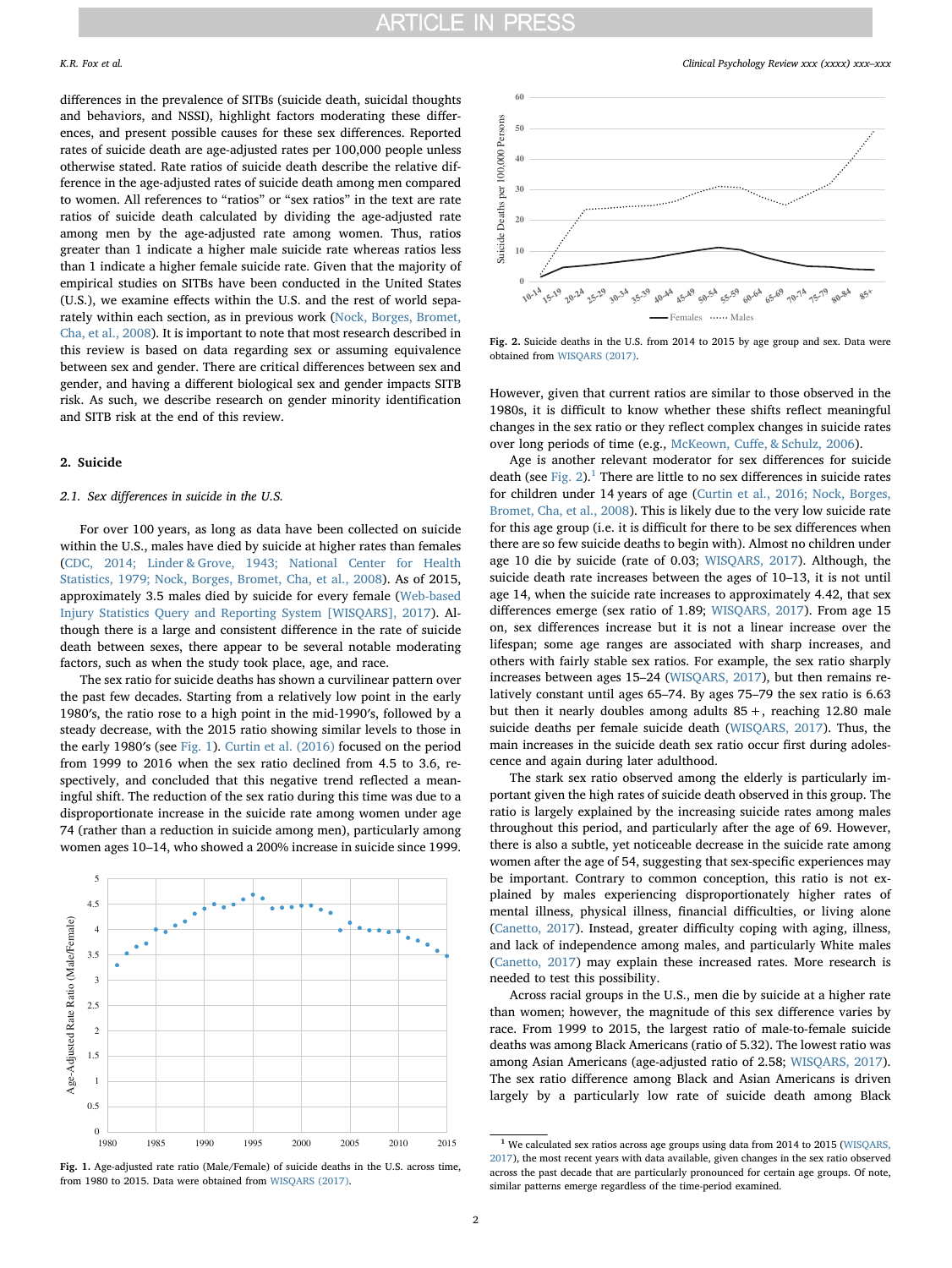American women (i.e., suicide rate of 1.80) compared to Asian American women (i.e., rate of 3.37). Black and Asian men, on the other hand, show comparable rates (i.e., 9.47 versus 8.64 respectively). The low rate of suicide death among Black women is not well understood. A small body of research on this topic suggests that these lower suicide death rates may relate to stronger reasons for living (e.g., family and peer relationships, future expectations, positive self-evaluation) among Black compared to White Americans [\(Morrison & Downey, 2000](#page-7-3)), which are associated with fewer SITBs, particularly among Black women ([Lizardi et al., 2007; Wang, Lightsey, Tran, & Bonaparte, 2013](#page-7-4)). There is a possibility that suicide death is more likely to be classified as accidental among Black Americans given that there are high rates of psychiatric misdiagnosis (e.g., [Neighbors, Jackson,](#page-7-5) [Campbell, & Williams, 1989; Neighbors, Trierweiler, Ford, & Muro](#page-7-5)ff, [2003; Schwartz & Blankenship, 2014\)](#page-7-5). However, suicide rates are similar among Black men and men of other races, making the misclassification explanation unlikely. More research is needed to determine the exact causes of the low suicide rate among Black women.

### 2.2. Patterns of suicide by sex cross-nationally

Looking cross-nationally, sex difference in suicide mortality show a similar, although attenuated, pattern to the U.S. Globally, men die by suicide at a higher rate than women. As of 2015, there were approximately 1.78 male suicides per every female suicide ([Global Health](#page-7-6) [Estimates, 2015](#page-7-6)). As with the U.S., this pronounced sex difference has some relevant moderators.

Globally, geographic region greatly impacts the sex ratio. As of 2015, using World Health Organization defined geographic regions, the sex ratio was highest among countries in the Americas and Europe, reaching 3.36 and 3.47, respectively [\(Global Health Estimates, 2015](#page-7-6)). In contrast, the ratio was lowest among countries part of the South East Asia Region (e.g., ratio of 1.36) and the Western Pacific Region (e.g., ratio of 1.11; [Global Health Estimates, 2015](#page-7-6)).

The Western Pacific region is the only region wherein males and females show a near-equal likelihood of suicide death. Importantly, this effect is primarily driven by the reversed sex ratio in China (i.e., approximately 0.76 in 2015; [Global Health Estimates, 2015](#page-7-6)). Other than China, Bangladesh (ratio of 0.72) is the only other country wherein women die by suicide more than men (ratio of 0.70) with nearly equal rates among men and women in the Democratic People's Republic of Korea (ratio of 1.02) and Nepal (ratio of 1.11; [Global Health Estimates,](#page-7-6) [2015\)](#page-7-6). Given the large population in China and the high rate of suicide reported in the country, it is estimated that suicide in China accounts for a quarter of suicides worldwide [\(Weiyuan, 2009\)](#page-8-4), meaning that the sex ratio shift plays a big role in dampening the global sex ratio as well as the ratio in the Western Pacific Region.

Several sociocultural factors have been put forth to explain why this sex ratio shift occurs in these regions, and particularly in China and Bangladesh. One hypothesis proposes that the low status and power of women, resulting in particularly limited access to education, employment and money, lead to higher suicide rates among women (e.g., [Canetto, 2008](#page-6-6)). However, the relatively low rate of female suicide death in other countries wherein women have relatively low status and power suggests that this factor on its own is not sufficient to explain the sex ratio shift (e.g., [Zhang, Jia, Wieczorek, & Jiang, 2002\)](#page-8-5). Another hypothesis involves the possibility that some of the deaths recorded as suicides are actually misclassified. For example, in several of these lowto-middle income countries (e.g. India) there are large numbers of young women who die as the result of familial or financial disputes; it is hypothesized that many of these deaths are actually homicides documented as suicides [\(Canetto, 2008; Sanghavi, Bhalla, & Das, 2009](#page-6-6)). Comparably, cultural factors may affect the labeling of fatal injury as suicide, even when the injury is coerced or not even self-inflicted. For example, there are cases of ritual killings of widows after the death of their spouses that are labeled suicide (e.g., in Kaliai district of Papua New Guinea; [Canetto, 2008](#page-6-6)). Similarly, in traditional Hindu communities, it is honorable for widows to climb on the funeral pyre of her husband to be burned with him [\(Canetto, 2008](#page-6-6)). Although, technically voluntary, a widow faced punishments, such as severe restrictions, if she did not burn with her husband. These types of practices may reduce the sex ratio as women are pressured by cultural tradition to die by suicide.

Finally, women's increased access to lethal suicide methods may play a role in more women dying by suicide. In China, most households, especially in rural regions, have access to highly lethal means of suicide death: pesticides (e.g., [Dewan, 2014; Phillips, Yang, et al., 2002;](#page-6-7) [Phillips, Li, & Zhang, 2002; Zhang et al., 2002\)](#page-6-7). Although larger quantities of pesticides are sold in industrialized countries, highly toxic pesticides are more widespread and readily available in China, in part due to the large proportion of the population employed in agriculture and less regulation around pesticide use and storage (e.g., [Eddleston,](#page-6-8) [2000; Gunnell, Eddleston, Phillips, & Konradsen, 2007](#page-6-8)). There are similar patterns in the other country where more women die by suicide, Bangladesh, where approximately three-quarters of the population live in rural regions [\(Mashreky, Rahman, & Rahman, 2013; Sultana et al.,](#page-7-7) [2011\)](#page-7-7) and there are few regulations around pesticide use and education (e.g., [Sultana et al., 2011\)](#page-7-8). Higher availability of these toxic pesticides, paired with lower availability of medical services, may lead to higher rates of suicide mortality from pesticide poisoning (e.g., [Eddleston,](#page-6-8) [2000; Gunnell et al., 2007; Phillips, Yang, et al., 2002](#page-6-8)). In fact, the proportions of suicide mortality from pesticide poisoning in China and Bangladesh are among the highest in the world (e.g., [Eddleston, 2000;](#page-6-8) [Gunnell et al., 2007; Phillips, Yang, et al., 2002](#page-6-8)). Given that women tend to attempt suicide more frequently than men (discussed in more detail below), increased access to these lethal pesticides may explain the greater proportion of female suicide attempts in these regions resulting in death (e.g., [Phillips, Li, et al., 2002; Zhang et al., 2002](#page-7-9)). Although speculative, this could be a cause of the sex ratio shift. This possibility is corroborated by research showing that, compared to urban regions, the overall suicide death rate and sex ratio are both higher in rural regions of China and Bangladesh, where farming and therefore pesticide availability tends to be higher (e.g., [Hirsch, 2006; Mashreky](#page-7-10) [et al., 2013; Phillips, Li, et al., 2002; Phillips, Yang, et al., 2002; Zhang](#page-7-10) [et al., 2002\)](#page-7-10). Although each of these factors are intriguing, it is likely that interactions among each of the sociocultural factors discussed, as well as others, cause more women to die by suicide in these regions.

As in the U.S., age also moderates suicide sex differences in other regions. We cannot directly compare U.S. and global age effects on the sex ratio because the WHO provides statistics on age groups. Nevertheless, within regions with sex ratios similar to the U.S. (i.e., the Americas, Europe), sex ratios across age groups are largely comparable to those in the U.S. Sex ratios are quite low, though already favoring males, among those 5–14 years of age. The ratio then increases dramatically, doubling among those ages 15–29 [\(Global Health Estimates,](#page-7-6) [2015\)](#page-7-6). However, unlike in the U.S., there is a less dramatic increase in the sex ratio among older adults, and particularly the elderly, in the Americas and Europe. Countries with markedly different sex ratios than the U.S. also display quite different sex ratios over the life span. For example, in South-East Asia, sex differences below one begin to emerge among those 5–14 years of age (ratio of 0.75), and remain below one through those ages 15–29 (ratio of 0.84). The ratio then flips, such that males are about two times more likely to die by suicide among those ages 30 and above, with some fluctuation. In the Western Pacific Region, suicide death rates are approximately equal through 49 years of age (i.e., ratio of 1.09–1.10), then increasing such that males die by suicide more frequently than females  $50 +$  (i.e., ratio of 1.10–1.18; Global Health Estimates,  $2015$  $2015$ .<sup>2</sup> In other words, in the South East Asia

<span id="page-2-0"></span><sup>2</sup> High-quality, accurate data on suicide death are not available in all countries for a variety of reasons, and lower and middle income countries tend to have lower quality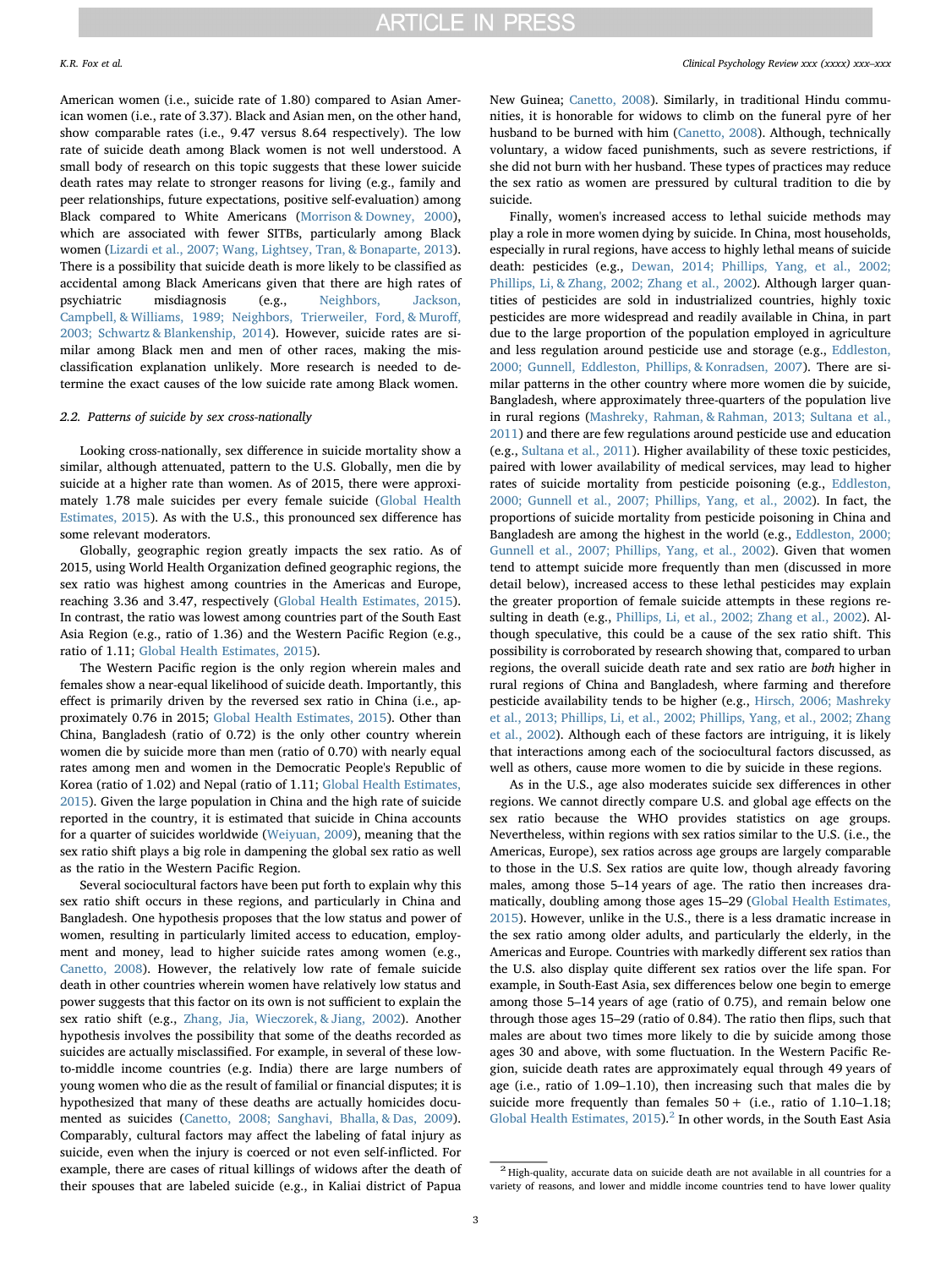and Western Pacific Regions, younger women drive the lower overall sex ratios observed across these regions.

Taken together, this research shows that, overall, men exhibit a higher rate of suicide death both in the U.S. and globally. However, decade, age, race, income, and global region affect these differences, decreasing and even reversing the sex ratio in some cases.

# 2.3. Suicidal behaviors

Federal governments in the U.S. and cross-nationally sometimes maintain surveillance data regarding the annual number of hospitalizations due to non-fatal SITBs (e.g., Web-based Injury Statistics Query and Reporting System in the U.S., CDC; National Ambulatory Care Reporting System in Canada, Canadian Institute for Health Information; Ministry of Health's National Non-Admitted Patient Collection in New Zealand, New Zealand Ministry of Health). However, such data: (a) omit information about SITBs not resulting in hospitalization, and (b) do not distinguish between suicidal and nonsuicidal SITBs (e.g., [Nock,](#page-7-11) [Borges, Bromet, Alonso, et al., 2008](#page-7-11)). Therefore, we do not discuss these data and instead draw on dozens of large, nationally-representative surveys of these behaviors that provide a more accurate picture of the rates of non-fatal suicidal behaviors in the U.S. and crossnationally.

# 2.3.1. Suicidal behaviors in the U.S.

[Nock, Borges, Bromet, Cha, et al. \(2008\)](#page-7-1) conducted a systematic review of all large-scale epidemiological and prevalence research on suicidal behaviors among teens and adults (i.e., suicide ideation, plans, attempts) through 2007. This review indicated that in the U.S., females are more likely than males to report lifetime engagement in suicide ideation, suicide plans, and suicide attempts. More recent, large-scale epidemiological studies assessing lifetime history of suicidal behaviors show similar patterns among teens [\(Nock et al., 2013\)](#page-7-12). This stands in contrast to the patterns observed for suicide death, wherein males die by suicide at a higher rate than females starting in adolescence.

# 2.3.2. Suicidal behaviors cross-nationally

The World Mental Health Surveys assessed suicidal thoughts, plans and attempts among 84,850 adults in 17 countries. Results showed that, compared with men, women reported higher lifetime rates of each suicidal outcome measured ([Nock, Borges, Bromet, Cha, et al., 2008](#page-7-1)). Rates of these outcomes are somewhat different when measured only within past year. Compared with males, females report higher rates of suicide ideation in the past year across developed and developing countries. However, whereas women report more past year suicide plans than males in developing countries, no sex differences are observed suicide plans in developed countries. Interestingly, rates of past year suicide attempts also were similar for men and women in both developed and developing countries ([Borges et al., 2010\)](#page-6-0).

Discrepancies between past year and lifetime SITBs may be due, at least in part, to self-report biases. For example, when [Nock, Borges,](#page-7-1) [Bromet, Cha, et al. \(2008\)](#page-7-1) reported a puzzling finding that adults had a lower prevalence of lifetime SITBs than adolescents, they noted that since the rates of SITB among adolescents had remained unchanged, it was more likely that adults are simply less likely to report suicidal ideation experienced during adolescence if they are no longer suicidal as adults. Similarly, [Goldney, Smith, Wine](#page-7-13)field, et al. (1991) showed that 40% of people reporting suicide ideation during adolescence deny any lifetime history of these thoughts just four years later. Thus, one explanation for the discrepancies between lifetime and past year SITB engagement is that females are more likely than males to either

remember or report prior SITB engagement. In addition, memory biases may decrease reporting of stigmatized behaviors (e.g., [Swannell et al.,](#page-8-2) [2014\)](#page-8-2) and to the extent that non-fatal SITBs are more stigmatized among males than females, males may be more motivated to forget or underreport their earlier SITBs. Future research is needed to test whether females are more likely than males to recall and report lifetime SITBs than males, which might explain larger lifetime compared to past year discrepancies in reports of these thoughts and behaviors.

# 2.4. Nonsuicidal Self-Injury (NSSI)

# 2.4.1. Patterns of NSSI by sex

Compared to suicidal behaviors, far less research has focused on NSSI. Relatively few large-scale research studies make it difficult to compare sex differences across different global regions. As such, it is more appropriate to discuss sex differences in NSSI globally. However, it should be noted that focusing on a global scale will likely obscure important cultural factors that may impact sex differences in NSSI. Further research on this topic is needed to adequately assess how NSSI varies between the sexes and how important factors such as age, race, and culture might moderate this gap.

Although most early studies in the area reported much higher rates of NSSI among females, two recent meta-analyses examining sex differences report that such differences are relatively modest, if present at all. [Swannell et al. \(2014\)](#page-8-2) analyzed community studies exclusively and found a surprisingly small effect of greater NSSI prevalence in females than males (female-to-male NSSI ratio: 1.35) that failed to reach statistical significance after controlling for methodological factors influencing NSSI rates (e.g., response format, anonymity, incentives for participation). They concluded that there likely are no sex differences in NSSI prevalence. In a comparably large meta-analysis, [Bresin and](#page-6-2) [Schoenleber \(2015\)](#page-6-2) found that women were approximately 1.5 times more likely than men to report NSSI engagement. This effect persisted after accounting for methodological factors and sample age (which, contrary to research on other SITBs, did not actually impact sex differences in NSSI).

One possible explanation for these different conclusions is that [Swannell et al. \(2014\)](#page-8-2) only examined community samples, whereas [Bresin and Schoenleber \(2015\)](#page-6-2) also included clinical samples. Given that Bresin & Schoenleber observed significantly larger sex differences among clinical compared to community or college samples, sex differences in clinical samples may have accounted for overall higher rates of NSSI observed in females. Correspondingly, methodological factors may have accounted for sex differences in Swannell and colleagues because they only included studies with community samples, which have smaller effects. Future studies should examine sex ratios in clinical and community samples separately to test this possibility. Nonetheless, prevalence of NSSI appears higher in females than males in at least clinical populations.

Aside from sex differences in the prevalence of NSSI, there also is evidence for sex differences in NSSI characteristics across large-scale research studies. First, men and women may engage in different NSSI methods. Females are more likely to report engaging in cutting, biting, scratching, hair pulling, and interfering with wound healing, whereas men are more likely to report burning, hitting, and head banging than females [\(Bresin & Schoenleber, 2015\)](#page-6-2). Second, and relatedly, women are more likely to injure their arms and legs, whereas males are more likely to injure their face, chest, or genitals ([Sornberger, Heath,](#page-7-14) [Toste, & McLouth, 2012\)](#page-7-14). Third, men and women may engage in NSSI for different reasons. For example, among university populations, women are more likely to report NSSI engagement for affect regulation, self-control, and because of a strong urge, whereas males are more likely to report engaging in NSSI to get a "rush" ([Whitlock et al., 2011](#page-8-6)). Looking at clinical populations, similar differences in NSSI motivations are observed. Specifically, female participants are more likely to engage in NSSI to avoid negative emotions and to self-punish than males,

<sup>(</sup>footnote continued)

data on suicide death. Data on suicide deaths are determined through modeling methods based on available data, and thus data from lower and middle income regions may be less accurate ([WHO, 2014\)](#page-8-1).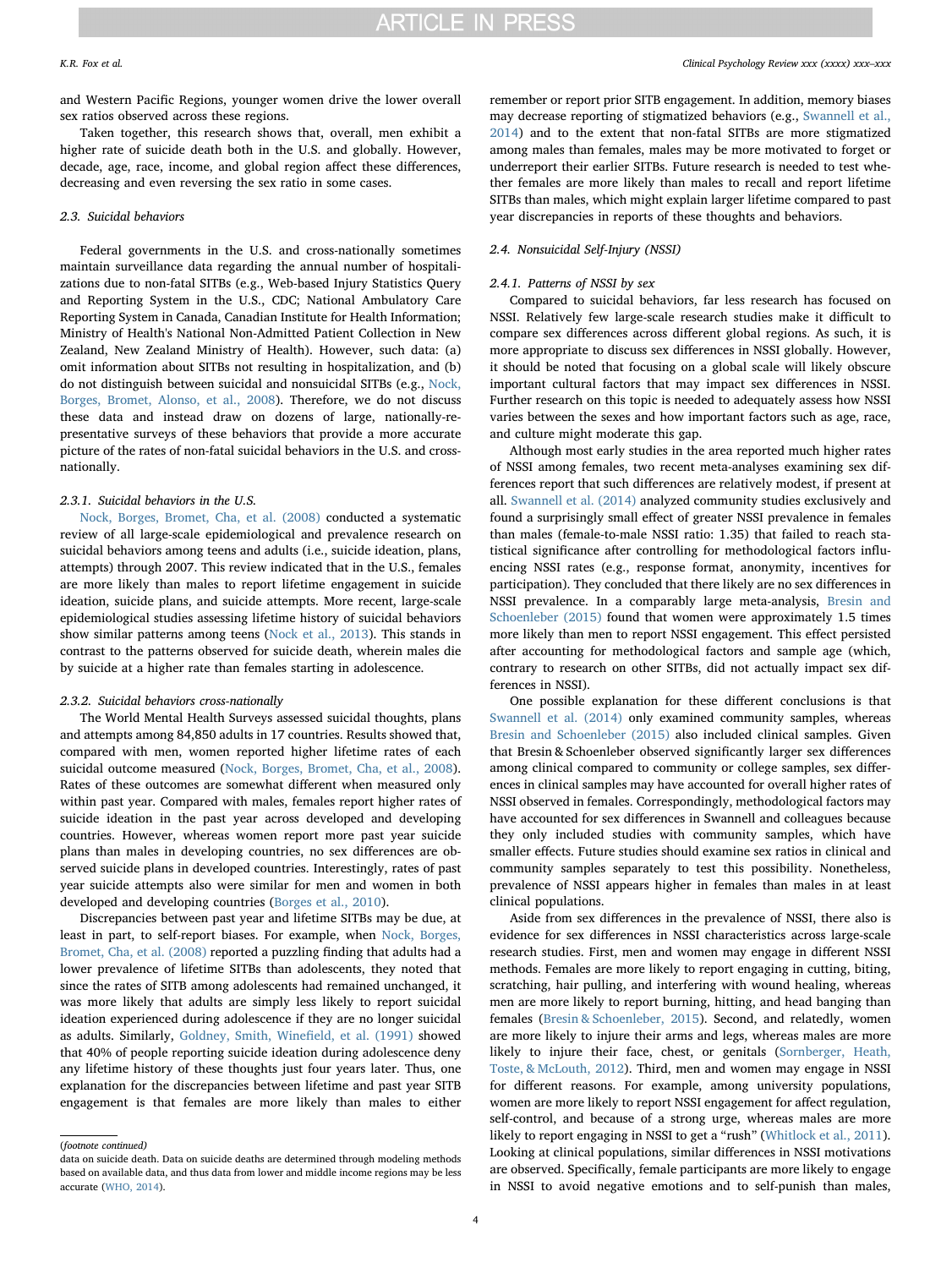although both males and females report NSSI engagement to relieve tension ([Claes, Vandereycken, & Vertommen, 2007\)](#page-6-9). Fourth, males are more likely to report engaging in NSSI in the presence of others and after drinking alcohol ([Whitlock et al., 2011\)](#page-8-6). Together, this work suggests that there may be important differences in NSSI engagement across males and females. However, more large-scale research is needed on this topic to better differentiate male and female NSSI patterns.

Together, existing research suggests that NSSI occurs among both males and females; if sex differences do exist, they are largest in clinical samples where females tend to report greater NSSI engagement than males, and smallest in community samples. Additionally, there appear to be some differences in characteristics of NSSI engagement across males and females. However, more large-scale, representative epidemiological research is needed on this topic. Research on sex differences in NSSI, as well as NSSI more generally, are especially needed in countries outside the U.S., to better understand how culture and socioeconomic factors may impact NSSI engagement and sex differences in this engagement.

### 2.5. Why do SITB sex differences exist?

Given that sex differences are robust for suicide death and present across most SITBs, the next major question is: why do these sex differences exist? Here we describe how the access and use of certain suicide methods may help explain why males tend to die by suicide more than females. We then discuss how sex differences in several psychological factors (e.g., the prevalence of depression and anxiety) may help to explain why females think about suicide more frequently than males.

#### 2.5.1. Suicide

One reason men are more likely to die by suicide even though more women attempt suicide is that men tend to use more lethal methods than do women. Specifically, suicide via firearms and hanging is more common among males, whereas suicide via self-poisoning or drowning is more common among women ([Ajdacic-Gross et al., 2008\)](#page-6-10). Notably, firearms and hanging are the most lethal suicide methods, with lethality rates between 83 and 92% [\(Chapdelaine, Samson, Kimberley, & Viau,](#page-6-11) [1991; Elnour & Harrison, 2008; Spicer & Miller, 2000\)](#page-6-11), whereas selfpoisoning tends to be less fatal, with lethality rates of closer to 2% for self-poisoning with drugs or non-gaseous poisons ([Elnour & Harrison,](#page-6-12) [2008\)](#page-6-12). Moreover, even when comparing men and women that use the same suicide method (e.g. self-poisoning), men tend to inflict more bodily damage than women ([Mergl et al., 2015\)](#page-7-15).

But why do males and females tend to choose different suicide methods? One hypothesis is that men tend to gravitate toward more lethal methods than females because they tend to have higher suicide intent. Consistent with this, several studies have found that males report greater suicidal intent from their suicidal behaviors [\(Harriss,](#page-7-16) [Hawton, & Zahl, 2005; Haw, Hawton, Houston, & Townsend, 2003;](#page-7-16) [Nock & Kessler, 2006; Townsend, Hawton, Harriss, Bale, & Bond, 2001](#page-7-16)). However, other studies have failed to find such an association ([Bancroft](#page-6-13) [et al., 1979; Casey, 1989; Denning, Conwell, King, & Cox, 2000;](#page-6-13) [Hawton, Bergen, Casey, & Simkin, 2008](#page-6-13)). More work is needed to better understand potential sex differences in suicidal intent.

Sex differences in method availability also may help to explain why men and women tend to choose different suicide methods. For example, the Pew Research Center American Trends Survey conducted among a nationally representative panel of adults in the U.S. in 2013, found that males are more likely than females to have a gun in their home (45% males, 30% females) and to personally own a gun (37% males, 12% females). Given that access to guns is associated with suicide death by firearm and suicide death more generally (e.g., [Anestis & Anestis, 2015;](#page-6-14) [Kaplan & Geling, 1999\)](#page-6-14), and males have greater access to guns, this discrepancy may be associated with sex differences in rates of firearm suicides and the overall rates of suicide death.

Culture and societal expectations may also impact these sex

differences through willingness to seek mental health care. Men are less likely than women to use health care services for routine, yearly visits and preventative services, even controlling for age, and pregnancy-related visits (Garfi[eld, Isacco, & Rogers, 2008](#page-7-17)) as well as less likely to seek and utilize mental health care services for things like stressful life events, depression, and substance use (e.g., [Courtenay, 2003; Gar](#page-6-15)field [et al., 2008; Möller-Leimkühler, 2002\)](#page-6-15). Men who do seek services tend to delay service-seeking, to be less likely to disclose their health concerns, and tend to be less likely to comply with medical recommendations (Garfi[eld et al., 2008\)](#page-7-17). These effects seem to be strongest among men who hold traditional beliefs about male gender roles and masculinity; these men tend to have more negative attitudes toward helpseeking behaviors, and they tend to have lower intention to seek help (e.g., [Blazina & Marks, 2001; Good, Dell, & Mintz, 1989; Lane & Addis,](#page-6-16) [2005\)](#page-6-16). In fact, a review of health care contact prior to suicide deaths showed that even within groups of people who die by suicide, women were more likely than males to have had lifetime and past year contact with mental health care treatment ([Luoma, Martin, & Pearson, 2002\)](#page-7-18).

#### 2.5.2. Suicidal behaviors

To understand why women tend to think about and engage in suicidal behaviors more often than males, it is helpful to consider sex differences in mental illness. First, women are approximately twice as likely as males to experience depression (e.g., [Nolen-Hoeksema, 1990;](#page-7-19) [Weissman & Klerman, 1977; Weissman, Leaf, Holzer, Myers, & Tischler,](#page-7-19) [1984\)](#page-7-19) and most affective and anxiety disorders than males ([Kessler](#page-7-20) [et al., 1994; Kessler, Berglund, Borges, Nock, & Wang, 2005](#page-7-20)). Second, just as sex differences in SITBs tend to arise during adolescence, so too do sex differences in depression and mood disorders. Whereas preadolescent boys actually tend to have higher rates of depression than females, during adolescence, this sex difference starts to switch, and females begin to report more depression than males (e.g., [Hankin et al.,](#page-7-21) [1998\)](#page-7-21). Third, although SITBs are associated with all disorders ([Kessler,](#page-7-22) [Borges, & Walters, 1999](#page-7-22)), self-reporting a history of mood disorder, which is more common among women, is most strongly associated with self-reporting a history of suicidal thoughts and behaviors ([Kessler](#page-7-22) [et al., 1999\)](#page-7-22). Together, this work starts to suggest that higher rates of affective disorders among women may help to explain higher rates of suicide ideation, plans, and attempts.

Recall bias may also contribute to sex differences in rates of suicide ideation, plans, and attempts, which generally are self-reported. As described earlier in this review, discrepancies in the female to male prevalence rates of SITBs are larger when considering lifetime compared to past year behaviors, and reports of lifetime SITBs are higher in adolescence than in adulthood ([Goldney et al., 1991; Nock, Borges,](#page-7-13) [Bromet, Cha, et al., 2008\)](#page-7-13). This research suggests that people tend to underreport past suicidal thoughts and behaviors due to recall bias. Importantly, however, this underreporting may be greater among males. A small but growing body of research indicates that males tend to hold more stigmatizing beliefs toward suicidal thoughts and behaviors than do females both in and outside the U.S. (e.g., [Batterham,](#page-6-17) Calear, & Christensen, 2013; Oliff[e et al., 2016; Reavley & Jorm, 2011](#page-6-17)), and that both males and females hold more stigmatizing attitudes toward men with depression and suicidal tendencies than toward females with those symptoms (e.g., Oliff[e et al., 2016; Reavley & Jorm, 2011](#page-7-23)). This higher level of stigma may be associated with a decreased likelihood to report any prior suicidal thoughts or behaviors, and this may also contribute to larger recall bias when considering less recent suicidal thoughts and behaviors [\(Swannell et al., 2014\)](#page-8-2). More research on this possibility is needed.

Additionally, cultural acceptance may impact the willingness of females to report SITBs. Although research on this topic is limited, there is some evidence that non-fatal suicide attempts are considered more "feminine," and are more acceptable for women than for men (e.g., [Linehan, 1973\)](#page-7-24). Additionally, research suggests that young women receive more sympathy and empathy for suicidal behaviors than men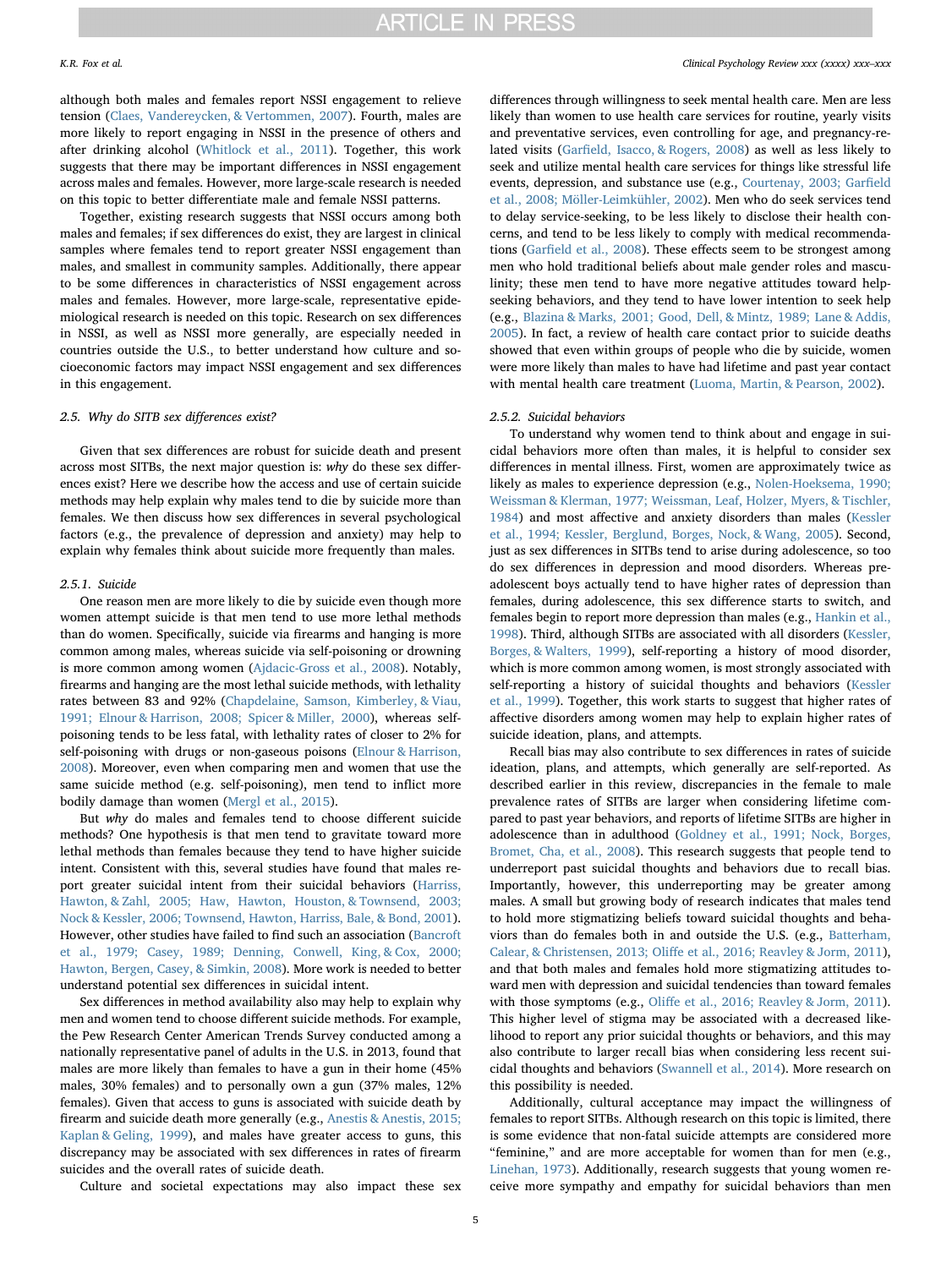([Stillion, White, Edwards, & McDowell, 1989](#page-7-25)) and that, among adolescents, males report greater concern regarding social disapproval for suicidal thoughts [\(Rich, Kaufmann, & Levy, 1992](#page-7-26)). More research on how these gendered beliefs about SITBs may or may not impact these behaviors is needed.

# 2.6. Non-Binary Gender and SITBs

Gender minority identification refers to a range of gender expressions, wherein people identify with a gender that is different than their sex at birth. Some people identify with traditional gender categories (e.g., trans women, trans men) and others identify as gender non-binary or genderqueer (e.g., agender, bigender, or genderfluid; e.g., [James](#page-7-27) [et al., 2016](#page-7-27)). Global prevalence estimates of those that identify with a gender other than their assigned sex at birth are approximately 0.4–1.3% of birth-assigned males and females ([Winter et al., 2016](#page-8-7)).

Gender minority identification is associated with numerous adversities worldwide (e.g., high rates of being murdered, experiencing physical and sexual violence, being excluded from the workplace, being unemployed or underemployed; [Winter et al., 2016](#page-8-7)). Perhaps as a consequence, cross-nationally, gender minorities report higher rates of psychopathology ([Reisner et al., 2016\)](#page-7-28) and SITBs, including NSSI, suicide ideation, suicide plans, suicide attempts, and even suicide death, although more, large-scale research is needed to confirm higher rates of suicide death [\(Marshall, Claes, Bouman, Witcomb, & Arcelus, 2016](#page-7-29)). Despite numerous studies indexing high rates of mental illness and SITBs, very few studies have assessed mechanisms of this effect [\(Reisner](#page-7-28) [et al., 2016](#page-7-28)).

Preliminary research seeking to understand why people who identify as gender minorities are at higher risk of SITBs has identified a few possible explanations. First, as stated previously, mental illness and especially affective disorders are associated with higher risk of SITBs ([Kessler et al., 2005](#page-7-30)). People identifying as gender minorities tend to report higher rates of mental illnesses, including affective disorders ([Reisner et al., 2016](#page-7-28)); as such, higher rates of SITBs may, at least in part, be due to higher rates of mental illness in this population. Second, disclosure of one's gender minority status is associated with numerous stressors. A recent large-scale study found that, among over 6000 adults identifying as gender minorities, disclosing one's gender identity was associated with greater incidence of social isolation, homelessness, discrimination, victimization, and rejection both in and outside of friends and family ([Haas, Rodgers, & Herman, 2014\)](#page-7-31). Perhaps relatedly, people who disclosed their gender minority identification with others and people who reported that others can typically tell that they are a gender minority were more likely to report suicide attempts compared to gender minorities where neither of these were the case. Consistent with this research, several other studies have found that reporting gender identity-based victimization is associated with a greater likelihood and frequency of suicide attempts (e.g., [Clements-Nolle,](#page-6-18) [Marx, & Katz, 2006; Goldblum et al., 2012](#page-6-18)),

Moreover, recent research found that transgender, prepubescent children who are supported by their family and peers in their gender identity show similar rates of depression, self-worth, and only slightly elevated anxiety compared to their typical, non-gender minority peers ([Durwood, McLaughlin, & Olson, 2017; Olson, Durwood,](#page-6-19) [DeMeules, & McLaughlin, 2016](#page-6-19)). These findings are in stark contrast to children who have not socially transitioned, who show highly elevated rates of internalizing disorders ([Cohen-Kettenis, Owen, Kaijser,](#page-6-20) [Bradley, & Zucker, 2003; Wallien, Van Goozen, & Cohen-Kettenis,](#page-6-20) [2007\)](#page-6-20). More research is needed to identify social factors related to risk and resilience among gender minority children and to evaluate whether the effects of these factors persist through puberty and into adulthood.

#### 2.7. Conclusion and future directions

# 2.7.1. Summary of findings

SITBs are complex, multi-determined phenomena that are difficult to understand. Although much about suicide remains unknown, one effect that persists across research on this topic is that men are more likely to die by suicide than women. There are several important moderators of this canonical effect, such as age, race, global region, age, and decade. However, regardless of these moderators, male suicide deaths outnumber those of women across the globe with a few notable exceptions (e.g., in China). Paradoxically, females think about and attempt suicide more frequently than males. Again, there are factors that appear to moderate these effects, including age group and period of time (e.g., past year, lifetime) studied, but this sex effect tends to persist regardless. Sex differences in NSSI are less clear, although emerging evidence indicates that men and women in the general population engage in NSSI at similar rates, with sex differences only emerging among clinical populations.

Reasons for these sex differences are largely unclear; however, several factors likely play a role. Men tend to use higher lethality methods (e.g., firearms, hanging) than do women. Greater availability of lethal suicide methods, cultural factors, and higher suicide intent among males (though research on this topic is mixed) may help explain use of more lethal suicide methods among men. In contrast, higher rates of suicide ideation and attempts among women may relate to greater prevalence of mental illness, particularly affective disorders, among women compared to men. Recall bias and cultural acceptance factors may also play an important role. In addition to these sex differences, gender identity also impacts SITBs. Globally, gender minorities report higher rates of all SITBs. These higher rates may relate to higher rates of psychopathology reported among gender minorities and greater experiences with discrimination, victimization, and rejection from friends, family, and peers.

Prior research indicates that SITBs are highly comorbid ([Hamza,](#page-7-32) [Stewart, & Willoughby, 2012](#page-7-32)) and prior SITBs, suicidal and nonsuicidal, tend to be associated with future suicidal behaviors, though individual associations are not particularly strong [\(Ribeiro et al., 2016](#page-7-33)). Moreover, although nonsuicidal and suicidal SITBs are typically distinguished through one's self-reported intent to die, sometimes intent to die is difficult to determine due to factors such as ambivalence, stigma, or a desire not to be hospitalized (e.g., [Fox et al., 2016](#page-7-34)). Because of these issues, many researchers group all non-fatal self-injurious behavior into one category and consider only suicide death as a truly distinct form of self-harm (e.g., [Kapur, Cooper, O'Connor, & Hawton, 2013\)](#page-7-35). However, as described in this review, there appear to be important differences in the role of sex on different forms of non-fatal SITBs. Whereas women tend to report more suicide attempts than men, sex differences in NSSI are less clear and perhaps only exist in clinical populations. As such, research on sex differences in SITBs add to other research highlighting important distinctions (e.g., prevalence, function) across suicidal and nonsuicidal behaviors (e.g., [Nock, 2009\)](#page-7-36).

# 3. Future directions

Although the impact of sex on SITBs has been studied since the beginning of research on suicide, there are still several areas of research that need to be developed. First, the majority of epidemiological research on suicide and sex differences focuses simply on sex. Including questions assessing the broad range of gender identification, especially in large-scale, population based study of health, could provide more reliable estimates on how gender minority identification of different types relates to SITBs. Relatedly, additional empirical studies assessing how identification with "feminine" and "masculine" ideals impacts willingness to disclose SITB histories and mental illness more generally may shed light on how gender norms impact self-reporting. For example, testing whether males who are primed with words or attributes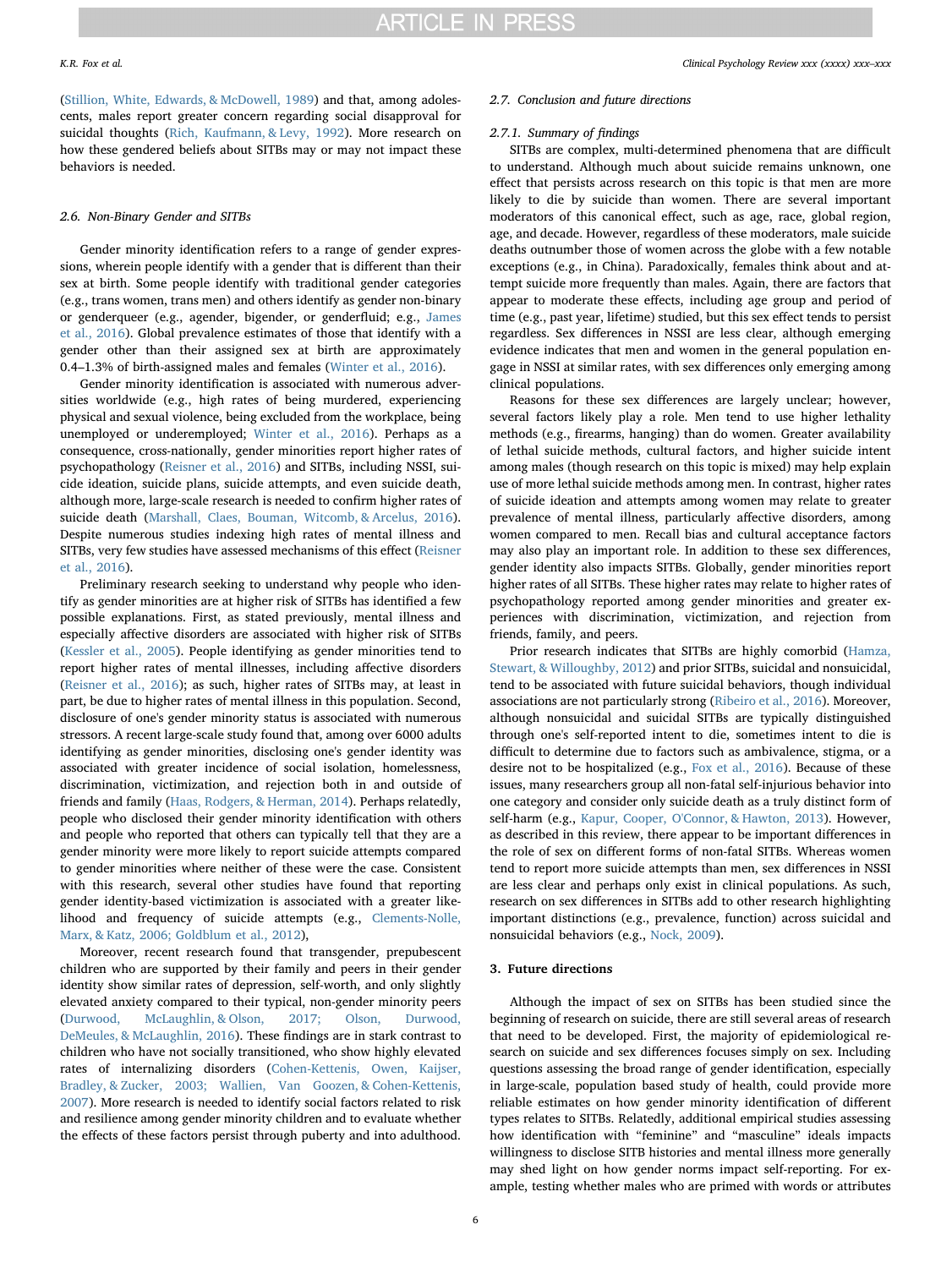related to traditional masculinity and male gender roles (e.g., [Mast,](#page-7-37) [Sieverding, Esslen, Graber, & Jäncke, 2008\)](#page-7-37) compared to males who receive neutral primes report different SITB rates could provide insights into the impact of male gender roles on SITB reporting.

Second, higher rates of mental illness among women appear to play a role in higher rates of thinking about and engaging in non-fatal suicidal behaviors; yet, these experiences do not then translate to higher rates of suicide deaths. Instead, despite lower rates of most mental illnesses, and primarily lower rates of non-fatal suicidal thoughts and behaviors, men die by suicide more than women. More research is needed to better understand why higher rates of most affective and anxiety disorders, and higher rates of non-fatal suicidal thoughts and behaviors, do not then translate into higher rates of suicide death. One possibility for this effect is that, internalizing disorders, and even prior SITBs, are not particularly strong risk factors for suicide death when considered in isolation ([Franklin et al., 2016; Ribeiro et al., 2016](#page-7-38)). Instead, complex associations across numerous factors, rather than individual factors like affective disorders in isolation, confer meaningful risk for SITBs (e.g., [Nock, 2016\)](#page-7-39). Providing support for this possibility, recent research employing machine learning algorithm has resulted in improved prediction of suicide death [\(Kessler et al., 2015; Ribeiro,](#page-7-40) [Franklin, & Walsh, 2017](#page-7-40)). More research using machine learning methods are needed to continue to test this possibility.

Third, more research is needed to understand why certain groups of people, for example Black women in the U.S., experience relatively low rates of suicide death. Better understanding this resilience, especially in the face of double minority status, could provide important insight into potential prevention targets. For example, if additional research suggests that Black women endorse more reasons for living than other groups, then programs seeking to foster greater reasons for living (e.g., promoting greater involvement in community) could lead to subsequent decreases in suicide deaths across other groups. However, large-scale studies should first be conducted to better identify what factors, if any, are related to these suicide lower rates to determine the most impactful prevention targets.

Fourth, rates of suicide among people in China, and particularly women in rural China, are disproportionately high. As described above, this may relate to the availability of highly lethal pesticides. Given research demonstrating that decreasing access to highly lethal suicide methods is associated with subsequent decreases in suicide deaths (e.g., [Yip et al., 2012](#page-8-8)) across suicide methods, and specifically in regards to limiting access to lethal pesticides (e.g., [Gunnell et al., 2007](#page-7-41)), decreasing access to lethal pesticides in China could play an important role in decreasing suicide deaths in that region. It would be interesting to see if such a change impacted the rate of male to female suicide deaths.

Fifth, research on differences in suicide intent across suicide attempts in males and females is mixed, with some studies showing that males report higher suicide intent (e.g., [Harriss et al., 2005; Haw et al.,](#page-7-16) [2003; Nock & Kessler, 2006; Townsend et al., 2001\)](#page-7-16), and others not showing a significant difference (e.g., [Bancroft et al., 1979; Casey,](#page-6-13) [1989; Denning et al., 2000; Hawton et al., 2008\)](#page-6-13). Additional large-scale studies or meta-analyses on this topic could shed light on whether men typically attempt suicide with a higher suicidal intent than women.

Finally, more research on sex differences in NSSI is needed. Available research suggests that there may be sex differences in clinical but not community samples. Research seeking to uncover why these sex differences might exist in clinical samples but not elsewhere may be important. Additionally, more large-scale, population based prevalence studies of NSSI outside of the U.S. and other high-income countries are needed. Such research could shed light on whether sex differences in NSSI are similar across cultures or whether there are distinct patterns of NSSI that emerge in different groups or countries.

#### Role of funding sources

This work was supported in part by funding from the Sackler Scholars Programme in Psychobiology.

#### Contributors

KRF conducted literature searches and wrote the manuscript. AJM, CEM, and MKN contributed novel ideas to and provided critical revisions for the final manuscript.

# Conflict of interest

All authors declare that they have no conflicts of interest.

# References

- <span id="page-6-10"></span>[Ajdacic-Gross, V., Weiss, M. G., Ring, M., Hepp, U., Bopp, M., Gutzwiller, F., & Rössler, W.](http://refhub.elsevier.com/S0272-7358(17)30211-8/rf0005) [\(2008\). Methods of suicide: International suicide patterns derived from the WHO](http://refhub.elsevier.com/S0272-7358(17)30211-8/rf0005) mortality database. [Bulletin of the World Health Organization, 86](http://refhub.elsevier.com/S0272-7358(17)30211-8/rf0005)(9), 726–732.
- <span id="page-6-14"></span>[Anestis, M. D., & Anestis, J. C. \(2015\). Suicide rates and state laws regulating access and](http://refhub.elsevier.com/S0272-7358(17)30211-8/rf0010) exposure to handguns. [American Journal of Public Health \(AJPH\)](http://refhub.elsevier.com/S0272-7358(17)30211-8/rf0010).
- <span id="page-6-13"></span>[Bancroft, J., Hawton, K., Simkin, S., Kingston, B., Cumming, C., & Whitwell, D. \(1979\).](http://refhub.elsevier.com/S0272-7358(17)30211-8/rf0015) [The reasons people give for taking overdoses: A further inquiry.](http://refhub.elsevier.com/S0272-7358(17)30211-8/rf0015) Psychology and [Psychotherapy: Theory, Research and Practice, 52](http://refhub.elsevier.com/S0272-7358(17)30211-8/rf0015)(4), 353–365.
- <span id="page-6-17"></span>[Batterham, P. J., Calear, A. L., & Christensen, H. \(2013\). The stigma of suicide scale:](http://refhub.elsevier.com/S0272-7358(17)30211-8/rf0020)
- <span id="page-6-16"></span>[Psychometric properties and correlates of the stigma of suicide.](http://refhub.elsevier.com/S0272-7358(17)30211-8/rf0020) Crisis, 34(1), 13–21. [Blazina, C., & Marks, L. I. \(2001\). College men's a](http://refhub.elsevier.com/S0272-7358(17)30211-8/rf0025)ffective reactions to individual therapy, [psychoeducational workshops, and men's support group brochures: The in](http://refhub.elsevier.com/S0272-7358(17)30211-8/rf0025)fluence of gender-role confl[ict and power dynamics upon help-seeking attitudes.](http://refhub.elsevier.com/S0272-7358(17)30211-8/rf0025) Psychotherapy: [Theory, Research, Practice, Training, 38](http://refhub.elsevier.com/S0272-7358(17)30211-8/rf0025)(3), 297.
- [Borges, G., Angst, J., Nock, M. K., Ruscio, A. M., & Kessler, R. C. \(2008\). Risk factors for](http://refhub.elsevier.com/S0272-7358(17)30211-8/rf0030) [the incidence and persistence of suicide-related outcomes: A 10-year follow-up study](http://refhub.elsevier.com/S0272-7358(17)30211-8/rf0030) [using the National Comorbidity Surveys.](http://refhub.elsevier.com/S0272-7358(17)30211-8/rf0030) Journal of Affective Disorders, 105, 25–33.
- <span id="page-6-0"></span>[Borges, G., Nock, M. K., Abad, J. M. H., Hwang, I., Sampson, N. A., Alonso, J., ...](http://refhub.elsevier.com/S0272-7358(17)30211-8/rf0035) Bruff[aerts, R. \(2010\). Twelve month prevalence of and risk factors for suicide at](http://refhub.elsevier.com/S0272-7358(17)30211-8/rf0035)[tempts in the WHO World Mental Health Surveys.](http://refhub.elsevier.com/S0272-7358(17)30211-8/rf0035) The Journal of Clinical Psychiatry, 71[\(12\), 1617.](http://refhub.elsevier.com/S0272-7358(17)30211-8/rf0035)
- <span id="page-6-2"></span>[Bresin, K., & Schoenleber, M. \(2015\). Gender di](http://refhub.elsevier.com/S0272-7358(17)30211-8/rf0040)fferences in the prevalence of nonsuicidal self-injury: A meta-analysis. [Clinical Psychology Review, 38](http://refhub.elsevier.com/S0272-7358(17)30211-8/rf0040), 55–64.
- <span id="page-6-6"></span>[Canetto, S. S. \(2008\). Women and suicidal behavior: A cultural analysis.](http://refhub.elsevier.com/S0272-7358(17)30211-8/rf0045) American Journal [of Orthopsychiatry, 78](http://refhub.elsevier.com/S0272-7358(17)30211-8/rf0045)(2), 259.
- <span id="page-6-5"></span>[Canetto, S. S. \(2017\). Suicide: Why are older men so vulnerable?](http://refhub.elsevier.com/S0272-7358(17)30211-8/rf0050) Men and Masculinities, 20[\(1\), 49](http://refhub.elsevier.com/S0272-7358(17)30211-8/rf0050)–70.
- [Casey, P. R. \(1989\). Personality disorder and suicide intent.](http://refhub.elsevier.com/S0272-7358(17)30211-8/rf0055) Acta Psychiatrica [Scandinavica, 79](http://refhub.elsevier.com/S0272-7358(17)30211-8/rf0055)(3), 290–295.
- <span id="page-6-3"></span>[Centers for Disease Control and Prevention \(2014\).](http://refhub.elsevier.com/S0272-7358(17)30211-8/rf0060) Death rates for suicide by sex, race, [hispanic origin, and age: United States, Selected Years, 1950](http://refhub.elsevier.com/S0272-7358(17)30211-8/rf0060)–2006. Atlanta GA: Centers [for Disease Control and Prevention](http://refhub.elsevier.com/S0272-7358(17)30211-8/rf0060).
- <span id="page-6-4"></span>Centers for Disease Control and Prevention, National Center for Injury Prevention and Control. Web-based Injury Statistics Query and Reporting System (WISQARS) [online]. (2014). Retrieved from <http://www.cdc.gov/ncipc/wisqars> (Accessed May 10, 2017).
- <span id="page-6-11"></span>[Chapdelaine, A., Samson, E., Kimberley, M. D., & Viau, L. \(1991\). Firearm-related injuries](http://refhub.elsevier.com/S0272-7358(17)30211-8/rf0070) in Canada: Issues for prevention. [CMAJ: Canadian Medical Association Journal,](http://refhub.elsevier.com/S0272-7358(17)30211-8/rf0070) 145(10), [1217](http://refhub.elsevier.com/S0272-7358(17)30211-8/rf0070).
- <span id="page-6-9"></span>[Claes, L., Vandereycken, W., & Vertommen, H. \(2007\). Self-injury in female versus male](http://refhub.elsevier.com/S0272-7358(17)30211-8/rf0075) [psychiatric patients: A comparison of characteristics, psychopathology and aggres](http://refhub.elsevier.com/S0272-7358(17)30211-8/rf0075)sion regulation. [Personality and Individual Di](http://refhub.elsevier.com/S0272-7358(17)30211-8/rf0075)fferences, 42(4), 611–621.
- <span id="page-6-18"></span>[Clements-Nolle, K., Marx, R., & Katz, M. \(2006\). Attempted suicide among transgender](http://refhub.elsevier.com/S0272-7358(17)30211-8/rf0080) persons. [Journal of Homosexuality, 51](http://refhub.elsevier.com/S0272-7358(17)30211-8/rf0080), 53–69.
- <span id="page-6-20"></span>[Cohen-Kettenis, P. T., Owen, A., Kaijser, V. G., Bradley, S. J., & Zucker, K. J. \(2003\).](http://refhub.elsevier.com/S0272-7358(17)30211-8/rf0085) [Demographic characteristics, social competence, and behavior problems in children](http://refhub.elsevier.com/S0272-7358(17)30211-8/rf0085) [with gender identity disorder: A cross-national, cross-clinic comparative analysis.](http://refhub.elsevier.com/S0272-7358(17)30211-8/rf0085) [Journal of Abnormal Child Psychology, 31](http://refhub.elsevier.com/S0272-7358(17)30211-8/rf0085)(1), 41–53.
- <span id="page-6-15"></span>[Courtenay, W. H. \(2003\). Key determinants of the health and well-being of men and boys.](http://refhub.elsevier.com/S0272-7358(17)30211-8/rf0090) [International Journal of Men's Health, 2](http://refhub.elsevier.com/S0272-7358(17)30211-8/rf0090)(1), 1.
- <span id="page-6-1"></span>[Curtin, S. C., Warner, M., & Hedegaard, H. \(2016\).](http://refhub.elsevier.com/S0272-7358(17)30211-8/rf0095) Increase in suicide in the United States, 1999–2014. [NCHS data brief, no 241Hyattsville, MD: National Center for Health](http://refhub.elsevier.com/S0272-7358(17)30211-8/rf0095) [Statistics.](http://refhub.elsevier.com/S0272-7358(17)30211-8/rf0095)
- [Denning, D. G., Conwell, Y., King, D., & Cox, C. \(2000\). Method choice, intent, and gender](http://refhub.elsevier.com/S0272-7358(17)30211-8/rf0100) in completed suicide. [Suicide and Life-Threatening Behavior, 30](http://refhub.elsevier.com/S0272-7358(17)30211-8/rf0100)(3), 282–288.
- <span id="page-6-7"></span>[Dewan, G. \(2014\). Analysis of recent situation of pesticide poisoning in Bangladesh: Is](http://refhub.elsevier.com/S0272-7358(17)30211-8/rf0105) there a proper estimate? Asia Pacifi[c Journal of Medical Toxicology, 3](http://refhub.elsevier.com/S0272-7358(17)30211-8/rf0105)(2), 76–83.
- <span id="page-6-19"></span>[Durwood, L., McLaughlin, K. A., & Olson, K. R. \(2017\). Mental health and self-worth in](http://refhub.elsevier.com/S0272-7358(17)30211-8/rf0110) [socially transitioned transgender youth.](http://refhub.elsevier.com/S0272-7358(17)30211-8/rf0110) Journal of the American Academy of [Child & Adolescent Psychiatry, 56](http://refhub.elsevier.com/S0272-7358(17)30211-8/rf0110)(2), 116–123.
- <span id="page-6-8"></span>[Eddleston, M. \(2000\). Patterns and problems of deliberate self-poisoning in the devel](http://refhub.elsevier.com/S0272-7358(17)30211-8/rf0115)[oping world.](http://refhub.elsevier.com/S0272-7358(17)30211-8/rf0115) Qjm, 93(11), 715–731.
- <span id="page-6-12"></span>[Elnour, A. A., & Harrison, J. \(2008\). Lethality of suicide methods.](http://refhub.elsevier.com/S0272-7358(17)30211-8/rf0120) Injury Prevention, 14(1), 39–[45](http://refhub.elsevier.com/S0272-7358(17)30211-8/rf0120).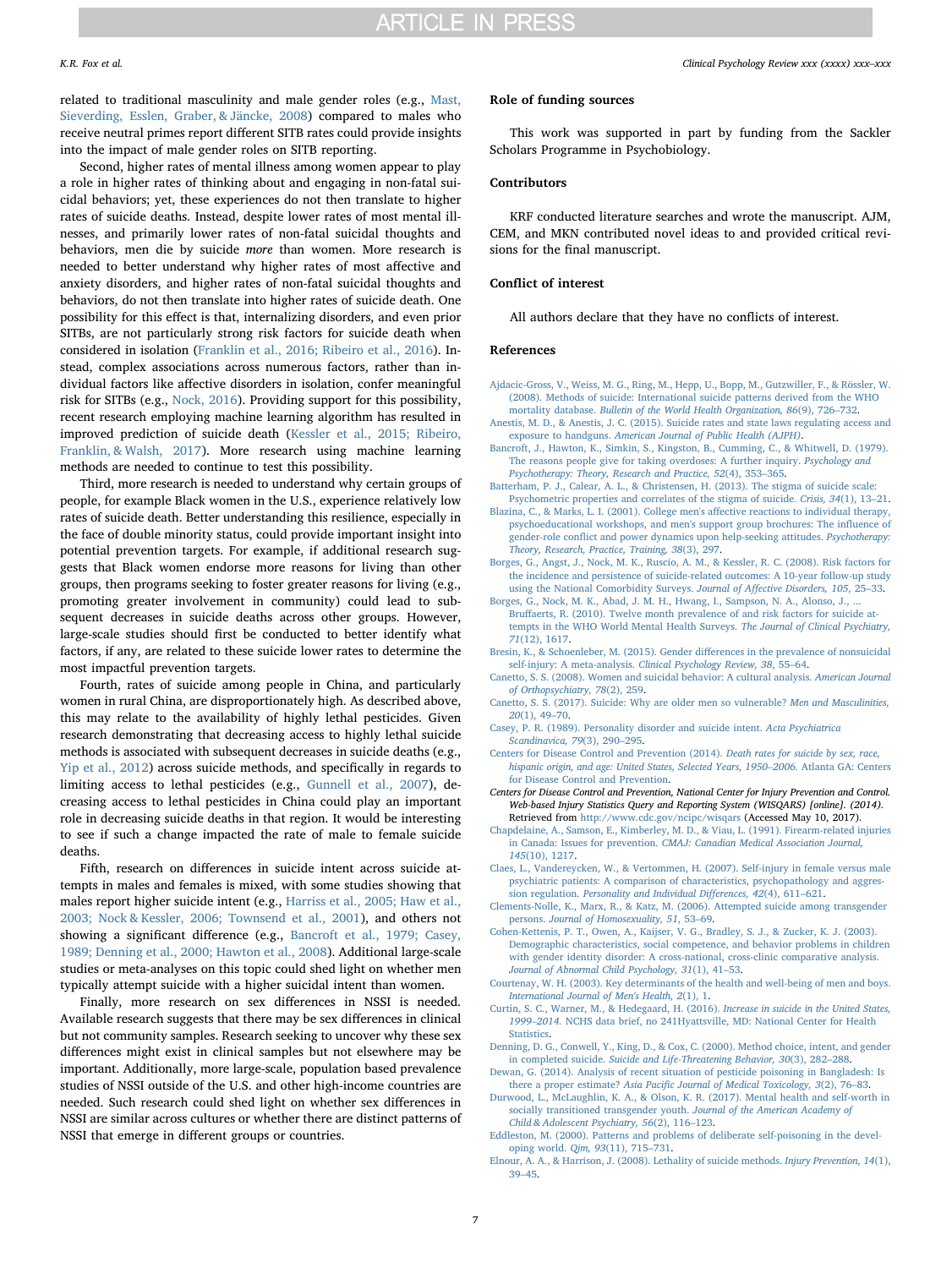- <span id="page-7-34"></span>[Fox, K. R., Franklin, J. C., Ribeiro, J. D., Kleiman, E. M., Bentley, K. H., & Nock, M. K.](http://refhub.elsevier.com/S0272-7358(17)30211-8/rf0125) [\(2016\). Meta-analysis of risk factors for nonsuicidal self-injury.](http://refhub.elsevier.com/S0272-7358(17)30211-8/rf0125) Clinical Psychology [Review, 42](http://refhub.elsevier.com/S0272-7358(17)30211-8/rf0125), 156–167.
- <span id="page-7-38"></span>Franklin, J. C., Ribeiro, J. D., Fox, K. R., Bentley, K. H., Kleiman, E. M., Huang, X., [Chang, B. P. \(2016\). Risk factors for suicidal thoughts and behaviors: A meta-analysis](http://refhub.elsevier.com/S0272-7358(17)30211-8/rf0130) of 50 years of research. [Psychological Bulletin, 143](http://refhub.elsevier.com/S0272-7358(17)30211-8/rf0130).
- <span id="page-7-17"></span>Garfi[eld, C. F., Isacco, A., & Rogers, T. E. \(2008\). A review of men's health and mascu](http://refhub.elsevier.com/S0272-7358(17)30211-8/rf0135)linity. [American Journal of Lifestyle Medicine, 2](http://refhub.elsevier.com/S0272-7358(17)30211-8/rf0135)(6), 474–487.

<span id="page-7-6"></span>Global Health Estimates (2015). [Deaths by Cause, Age, Sex, by Country and by Region,](http://refhub.elsevier.com/S0272-7358(17)30211-8/rf0140) 2000–2015. [Geneva: World Health Organization.](http://refhub.elsevier.com/S0272-7358(17)30211-8/rf0140)

Goldblum, P., Testa, R. J., Pfl[um, S., Hendricks, M. L., Bradford, J., & Bongar, B. \(2012\).](http://refhub.elsevier.com/S0272-7358(17)30211-8/rf0145) [The relationship between gender-based victimization and suicide attempts in trans](http://refhub.elsevier.com/S0272-7358(17)30211-8/rf0145)gender people. [Professional Psychology: Research and Practice, 43](http://refhub.elsevier.com/S0272-7358(17)30211-8/rf0145)(5), 468.

<span id="page-7-13"></span>Goldney, R. D., Smith, S., Winefi[eld, A. H., et al. \(1991\). Suicidal ideation: Its enduring](http://refhub.elsevier.com/S0272-7358(17)30211-8/rf0150) nature and associated morbidity. [Acta Psychiatrica Scandinavica, 83](http://refhub.elsevier.com/S0272-7358(17)30211-8/rf0150), 115–120.

- [Good, G. E., Dell, D. M., & Mintz, L. B. \(1989\). Male role and gender role con](http://refhub.elsevier.com/S0272-7358(17)30211-8/rf0155)flict: Relations to help seeking in men. [Journal of Counseling Psychology, 36](http://refhub.elsevier.com/S0272-7358(17)30211-8/rf0155)(3), 295. Graff[, H., & Mallin, R. \(1967\). The Syndrome of the Wrist Cutter.](http://refhub.elsevier.com/S0272-7358(17)30211-8/rf0160) American Journal of
- <span id="page-7-41"></span>[Psychiatry, 124](http://refhub.elsevier.com/S0272-7358(17)30211-8/rf0160)(1), 36–42. [Gunnell, D., Eddleston, M., Phillips, M. R., & Konradsen, F. \(2007\). The global distribu](http://refhub.elsevier.com/S0272-7358(17)30211-8/rf0165)[tion of fatal pesticide self-poisoning: Systematic review.](http://refhub.elsevier.com/S0272-7358(17)30211-8/rf0165) BMC Public Health, 7(1), 357.

<span id="page-7-31"></span>[Haas, A. P., Rodgers, P. L., & Herman, J. \(2014\).](http://refhub.elsevier.com/S0272-7358(17)30211-8/rf0170) Suicide attempts among transgender and [gender non-conforming adults: Findings of the national transgender discrimination survey.](http://refhub.elsevier.com/S0272-7358(17)30211-8/rf0170) [American Foundation for Suicide Prevention](http://refhub.elsevier.com/S0272-7358(17)30211-8/rf0170).

- <span id="page-7-32"></span>[Hamza, C. A., Stewart, S. L., & Willoughby, T. \(2012\). Examining the link between](http://refhub.elsevier.com/S0272-7358(17)30211-8/rf0175) [nonsuicidal self-injury and suicidal behavior: A review of the literature and an in](http://refhub.elsevier.com/S0272-7358(17)30211-8/rf0175)tegrated model. [Clinical Psychology Review, 32](http://refhub.elsevier.com/S0272-7358(17)30211-8/rf0175)(6), 482–495.
- <span id="page-7-21"></span>Hankin, B. L., Abramson, L. Y., Moffi[tt, T. E., Silva, P. A., McGee, R., & Angell, K. E.](http://refhub.elsevier.com/S0272-7358(17)30211-8/rf0180) [\(1998\). Development of depression from preadolescence to young adulthood:](http://refhub.elsevier.com/S0272-7358(17)30211-8/rf0180) Emerging gender diff[erences in a 10-year longitudinal study.](http://refhub.elsevier.com/S0272-7358(17)30211-8/rf0180) Journal of Abnormal [Psychology, 107](http://refhub.elsevier.com/S0272-7358(17)30211-8/rf0180)(1), 128.
- <span id="page-7-16"></span>[Harriss, L., Hawton, K., & Zahl, D. \(2005\). Value of measuring suicidal intent in the as](http://refhub.elsevier.com/S0272-7358(17)30211-8/rf0185)[sessment of people attending hospital following self-poisoning or self-injury.](http://refhub.elsevier.com/S0272-7358(17)30211-8/rf0185) The [British Journal of Psychiatry, 186](http://refhub.elsevier.com/S0272-7358(17)30211-8/rf0185)(1), 60–66.
- [Haw, C., Hawton, K., Houston, K., & Townsend, E. \(2003\). Correlates of relative lethality](http://refhub.elsevier.com/S0272-7358(17)30211-8/rf0190) [and suicidal intent among deliberate self](http://refhub.elsevier.com/S0272-7358(17)30211-8/rf0190)‐harm patients. Suicide and Life-Threatening [Behavior, 33](http://refhub.elsevier.com/S0272-7358(17)30211-8/rf0190)(4), 353–364.
- [Hawton, K., Bergen, H., Casey, D., & Simkin, S. \(2008\). General hospital presentations of](http://refhub.elsevier.com/S0272-7358(17)30211-8/rf0195) [non-fatal hanging over a 28-year period: Case](http://refhub.elsevier.com/S0272-7358(17)30211-8/rf0195)–control study. The British Journal of [Psychiatry, 193](http://refhub.elsevier.com/S0272-7358(17)30211-8/rf0195)(6), 503–504.
- <span id="page-7-10"></span>[Hirsch, J. K. \(2006\). A review of the literature on rural suicide.](http://refhub.elsevier.com/S0272-7358(17)30211-8/rf0200) Crisis, 27(4), 189–199.

<span id="page-7-27"></span>[James, S. E., Herman, J. L., Rankin, S., Keisling, M., Mottet, L., & Ana, M. \(2016\).](http://refhub.elsevier.com/S0272-7358(17)30211-8/rf0205) The [report of the 2015 U.S. Transgender Survey.](http://refhub.elsevier.com/S0272-7358(17)30211-8/rf0205) Washington, DC: National Center for [Transgender Equality](http://refhub.elsevier.com/S0272-7358(17)30211-8/rf0205).

- [Kaplan, M. S., & Geling, O. \(1999\). Sociodemographic and geographic patterns of](http://refhub.elsevier.com/S0272-7358(17)30211-8/rf0210) firearm [suicide in the United States, 1989](http://refhub.elsevier.com/S0272-7358(17)30211-8/rf0210)–1993. Health & Place, 5(2), 179–185.
- <span id="page-7-35"></span>[Kapur, N., Cooper, J., O'Connor, R. C., & Hawton, K. \(2013\). Non-suicidal self-injury v.](http://refhub.elsevier.com/S0272-7358(17)30211-8/rf0215) [attempted suicide: New diagnosis or false dichotomy?](http://refhub.elsevier.com/S0272-7358(17)30211-8/rf0215) The British Journal of [Psychiatry, 202](http://refhub.elsevier.com/S0272-7358(17)30211-8/rf0215)(5), 326–328.
- <span id="page-7-30"></span>[Kessler, R. C., Berglund, P., Borges, G., Nock, M., & Wang, P. S. \(2005\). Trends in suicide](http://refhub.elsevier.com/S0272-7358(17)30211-8/rf0220) [ideation, plans, gestures, and attempts in the United States, 1990](http://refhub.elsevier.com/S0272-7358(17)30211-8/rf0220)–1992 to 2001–2003. [Journal of the American Medical Association, 293](http://refhub.elsevier.com/S0272-7358(17)30211-8/rf0220), 2487–2495.
- <span id="page-7-22"></span>[Kessler, R. C., Borges, G., & Walters, E. E. \(1999\). Prevalence of and risk factors for](http://refhub.elsevier.com/S0272-7358(17)30211-8/rf0225) [lifetime suicide attempts in the National Comorbidity Survey.](http://refhub.elsevier.com/S0272-7358(17)30211-8/rf0225) Archives of General [Psychiatry, 56](http://refhub.elsevier.com/S0272-7358(17)30211-8/rf0225)(7), 617–626.
- <span id="page-7-20"></span>[Kessler, R. C., McGonagle, K. A., Zhao, S., Nelson, C. B., Hughes, M., Eshleman, S., ...](http://refhub.elsevier.com/S0272-7358(17)30211-8/rf0230) [Kendler, K. S. \(1994\). Lifetime and 12-month prevalence of DSM-III-R psychiatric](http://refhub.elsevier.com/S0272-7358(17)30211-8/rf0230) [disorders in the United States: Results from the National Comorbidity Survey.](http://refhub.elsevier.com/S0272-7358(17)30211-8/rf0230) [Archives of General Psychiatry, 51](http://refhub.elsevier.com/S0272-7358(17)30211-8/rf0230)(1), 8–19.
- <span id="page-7-40"></span>Kessler, R. C., Warner, C. H., Ivany, C., Petukhova, M. V., Rose, S., Bromet, E. J., [Fullerton, C. S. \(2015\). Predicting suicides after psychiatric hospitalization in US](http://refhub.elsevier.com/S0272-7358(17)30211-8/rf0235) [Army soldiers: The Army Study to Assess Risk and Resilience in Servicemembers](http://refhub.elsevier.com/S0272-7358(17)30211-8/rf0235) (Army STARRS). [JAMA Psychiatry, 72](http://refhub.elsevier.com/S0272-7358(17)30211-8/rf0235)(1), 49–57.
- [Kochanek, K. D., Murphy, S. L., Xu, J. Q., & Tejada-Vera, B. \(2016\). Deaths: Final data for](http://refhub.elsevier.com/S0272-7358(17)30211-8/rf0240) 2014. National vital statistics reports. vol 65, no 4[. Hyattsville, MD: National Center for](http://refhub.elsevier.com/S0272-7358(17)30211-8/rf0240) [Health Statistics](http://refhub.elsevier.com/S0272-7358(17)30211-8/rf0240).
- [Lane, J. M., & Addis, M. E. \(2005\). Male gender role con](http://refhub.elsevier.com/S0272-7358(17)30211-8/rf0245)flict and patterns of help seeking [in Costa Rica and the United States.](http://refhub.elsevier.com/S0272-7358(17)30211-8/rf0245) Psychology of Men & Masculinity, 6(3), 155.
- [Laye-gindhu, A., & Schonert-reichl, K. A. \(2005\). Nonsuicidal self-harm among commu](http://refhub.elsevier.com/S0272-7358(17)30211-8/rf0250)[nity adolescents: Understanding the](http://refhub.elsevier.com/S0272-7358(17)30211-8/rf0250) "Whats" and "Whys" of self-harm. Journal of [Youth and Adolescence, 34](http://refhub.elsevier.com/S0272-7358(17)30211-8/rf0250)(5), 447–457.
- Linder, F. E., & Grove, R. D. (1943). [Vital statistics rates in the United States, 1900](http://refhub.elsevier.com/S0272-7358(17)30211-8/rf0255)–1940. US [Government Printing O](http://refhub.elsevier.com/S0272-7358(17)30211-8/rf0255)ffice.
- <span id="page-7-24"></span>[Linehan, M. M. \(1973\). Suicide and attempted suicide: Study of perceived sex di](http://refhub.elsevier.com/S0272-7358(17)30211-8/rf0260)fferences. [Perceptual and Motor Skills, 37](http://refhub.elsevier.com/S0272-7358(17)30211-8/rf0260)(1), 31–34.
- <span id="page-7-4"></span>[Lizardi, D., Currier, D., Galfalvy, H., Sher, L., Burke, A., Mann, J., & Oquendo, M. \(2007\).](http://refhub.elsevier.com/S0272-7358(17)30211-8/rf0265) [Perceived reasons for living at index hospitalization and future suicide attempt.](http://refhub.elsevier.com/S0272-7358(17)30211-8/rf0265) The [Journal of Nervous and Mental Disease, 195](http://refhub.elsevier.com/S0272-7358(17)30211-8/rf0265)(5), 451.
- <span id="page-7-18"></span>[Luoma, J. B., Martin, C. E., & Pearson, J. L. \(2002\). Contact with mental health and](http://refhub.elsevier.com/S0272-7358(17)30211-8/rf0270) [primary care providers before suicide: A review of the evidence.](http://refhub.elsevier.com/S0272-7358(17)30211-8/rf0270) American Journal of [Psychiatry, 159](http://refhub.elsevier.com/S0272-7358(17)30211-8/rf0270)(6), 909–916.

<span id="page-7-29"></span>[Marshall, E., Claes, L., Bouman, W. P., Witcomb, G. L., & Arcelus, J. \(2016\). Non-suicidal](http://refhub.elsevier.com/S0272-7358(17)30211-8/rf0275) [self-injury and suicidality in trans people: A systematic review of the literature.](http://refhub.elsevier.com/S0272-7358(17)30211-8/rf0275) [International Review of Psychiatry, 28](http://refhub.elsevier.com/S0272-7358(17)30211-8/rf0275)(1), 58–69.

<span id="page-7-7"></span>[Mashreky, S. R., Rahman, F., & Rahman, A. \(2013\). Suicide kills more than 10,000 people](http://refhub.elsevier.com/S0272-7358(17)30211-8/rf0280) every year in Bangladesh. [Archives of Suicide Research, 17](http://refhub.elsevier.com/S0272-7358(17)30211-8/rf0280)(4), 387–396.

### K.R. Fox et al. *Clinical Psychology Review xxx (xxxx) xxx–xxx*

- <span id="page-7-37"></span>[Mast, M. S., Sieverding, M., Esslen, M., Graber, K., & Jäncke, L. \(2008\). Masculinity causes](http://refhub.elsevier.com/S0272-7358(17)30211-8/rf0285) speeding in young men. [Accident Analysis & Prevention, 40](http://refhub.elsevier.com/S0272-7358(17)30211-8/rf0285)(2), 840–842.
- <span id="page-7-2"></span>McKeown, R. E., Cuff[e, S. P., & Schulz, R. M. \(2006\). US suicide rates by age group,](http://refhub.elsevier.com/S0272-7358(17)30211-8/rf0290) 1970–[2002: An examination of recent trends.](http://refhub.elsevier.com/S0272-7358(17)30211-8/rf0290) American Journal of Public Health, 96[\(10\), 1744](http://refhub.elsevier.com/S0272-7358(17)30211-8/rf0290)–1751.
- <span id="page-7-15"></span>[Mergl, R., Koburger, N., Heinrichs, K., Székely, A., Tóth, M. D., Coyne, J., ... Värnik, A.](http://refhub.elsevier.com/S0272-7358(17)30211-8/rf0295) [\(2015\). What are reasons for the large gender di](http://refhub.elsevier.com/S0272-7358(17)30211-8/rf0295)fferences in the lethality of suicidal [acts? An epidemiological analysis in four European countries.](http://refhub.elsevier.com/S0272-7358(17)30211-8/rf0295) PloS one, 10(7), [e0129062.](http://refhub.elsevier.com/S0272-7358(17)30211-8/rf0295)
- [Möller-Leimkühler, A. M. \(2002\). Barriers to help-seeking by men: A review of socio](http://refhub.elsevier.com/S0272-7358(17)30211-8/rf0300)[cultural and clinical literature with particular reference to depression.](http://refhub.elsevier.com/S0272-7358(17)30211-8/rf0300) Journal of Aff[ective Disorders, 71](http://refhub.elsevier.com/S0272-7358(17)30211-8/rf0300)(1), 1–9.
- <span id="page-7-3"></span>[Morrison, L. L., & Downey, D. L. \(2000\). Racial di](http://refhub.elsevier.com/S0272-7358(17)30211-8/rf0305)fferences in self-disclosure of suicidal [ideation and reasons for living: Implications for training.](http://refhub.elsevier.com/S0272-7358(17)30211-8/rf0305) Cultural Diversity and Ethnic [Minority Psychology, 6](http://refhub.elsevier.com/S0272-7358(17)30211-8/rf0305)(4), 374.
- National [Center for Health Statistics \(US\). Division of Vital Statistics, United States.](http://refhub.elsevier.com/S0272-7358(17)30211-8/rf0310) [National Vital Statistics Division, United States, National O](http://refhub.elsevier.com/S0272-7358(17)30211-8/rf0310)ffice of Vital [Statistics, & United States, & Bureau of the Census. Vital Statistics Division \(1979\).](http://refhub.elsevier.com/S0272-7358(17)30211-8/rf0310) Vital statistics of the United States. [United States Bureau of the Census.](http://refhub.elsevier.com/S0272-7358(17)30211-8/rf0310)
- <span id="page-7-5"></span>[Neighbors, H. W., Jackson, J. S., Campbell, L., & Williams, D. \(1989\). The in](http://refhub.elsevier.com/S0272-7358(17)30211-8/rf0315)fluence of [racial factors on psychiatric diagnosis: A review and suggestions for research.](http://refhub.elsevier.com/S0272-7358(17)30211-8/rf0315) [Community Mental Health Journal, 25](http://refhub.elsevier.com/S0272-7358(17)30211-8/rf0315)(4), 301–311.
- [Neighbors, H. W., Trierweiler, S. J., Ford, B. C., & Muro](http://refhub.elsevier.com/S0272-7358(17)30211-8/rf0320)ff, J. R. (2003). Racial differences [in DSM diagnosis using a semi-structured instrument: The importance of clinical](http://refhub.elsevier.com/S0272-7358(17)30211-8/rf0320) [judgment in the diagnosis of African Americans.](http://refhub.elsevier.com/S0272-7358(17)30211-8/rf0320) Journal of Health and Social Behavior,  $237 - 256$  $237 - 256$
- <span id="page-7-36"></span>Nock, M. K. (2009). Why do people hurt themselves? New insights into the nature and functions of self-injury. Current Directions in Psychological Science, 18(2), 78–83. [http://dx.doi.org/10.1111/j.1467-8721.2009.01613.x.](http://dx.doi.org/10.1111/j.1467-8721.2009.01613.x)

<span id="page-7-0"></span>Nock, M. K. (2010). Self-Injury. [Annual Review of Clinical Psychology, 6](http://refhub.elsevier.com/S0272-7358(17)30211-8/rf0330)(1), 339–363.

- <span id="page-7-39"></span>[Nock, M. K. \(2016\). Recent and needed advances in the understanding, prediction, and](http://refhub.elsevier.com/S0272-7358(17)30211-8/rf0335) [prevention of suicidal behavior.](http://refhub.elsevier.com/S0272-7358(17)30211-8/rf0335) Depression and Anxiety, 33(6), 460–463.
- <span id="page-7-11"></span>[Nock, M. K., Borges, G., Bromet, E. J., Alonso, J., Angermeyer, M., Beautrais, A., ... De](http://refhub.elsevier.com/S0272-7358(17)30211-8/rf0340) [Graaf, R. \(2008\). Cross-national prevalence and risk factors for suicidal ideation,](http://refhub.elsevier.com/S0272-7358(17)30211-8/rf0340) plans and attempts. [The British Journal of Psychiatry, 192](http://refhub.elsevier.com/S0272-7358(17)30211-8/rf0340)(2), 98–105.
- <span id="page-7-1"></span>[Nock, M. K., Borges, G., Bromet, E. J., Cha, C. B., Kessler, R. C., & Lee, S. \(2008\). Suicide](http://refhub.elsevier.com/S0272-7358(17)30211-8/rf0345) and suicidal behavior. [Epidemiologic Reviews, 30](http://refhub.elsevier.com/S0272-7358(17)30211-8/rf0345), 133–154.
- <span id="page-7-12"></span>[Nock, M. K., Green, J. G., Hwang, I., McLaughlin, K. A., Sampson, N. A., Zaslavsky, A. M.,](http://refhub.elsevier.com/S0272-7358(17)30211-8/rf0350) [& Kessler, R. C. \(2013\). Prevalence, correlates, and treatment of lifetime suicidal](http://refhub.elsevier.com/S0272-7358(17)30211-8/rf0350) [behavior among adolescents: Results from the National Comorbidity Survey](http://refhub.elsevier.com/S0272-7358(17)30211-8/rf0350) [Replication Adolescent Supplement.](http://refhub.elsevier.com/S0272-7358(17)30211-8/rf0350) JAMA Psychiatry, 70(3), 300–310.
- [Nock, M. K., & Kessler, R. C. \(2006\). Prevalence of and risk factors for suicide attempts](http://refhub.elsevier.com/S0272-7358(17)30211-8/rf0355) [versus suicide gestures: Analysis of the National Comorbidity Survey.](http://refhub.elsevier.com/S0272-7358(17)30211-8/rf0355) Journal of [Abnormal Psychology, 115](http://refhub.elsevier.com/S0272-7358(17)30211-8/rf0355)(3), 616.
- <span id="page-7-19"></span>[Nolen-Hoeksema, S. \(1990\).](http://refhub.elsevier.com/S0272-7358(17)30211-8/rf0360) Sex differences in depression. Stanford University Press.
- <span id="page-7-23"></span>Oliff[e, J. L., Ogrodniczuk, J. S., Gordon, S. J., Creighton, G., Kelly, M. T., Black, N., &](http://refhub.elsevier.com/S0272-7358(17)30211-8/rf0365) [Mackenzie, C. \(2016\). Stigma in male depression and suicide: A Canadian sex com](http://refhub.elsevier.com/S0272-7358(17)30211-8/rf0365)parison study. [Community Mental Health Journal, 52](http://refhub.elsevier.com/S0272-7358(17)30211-8/rf0365)(3), 302–310.
- [Olson, K. R., Durwood, L., DeMeules, M., & McLaughlin, K. A. \(2016\). Mental health of](http://refhub.elsevier.com/S0272-7358(17)30211-8/rf0370) [transgender children who are supported in their identities.](http://refhub.elsevier.com/S0272-7358(17)30211-8/rf0370) Pediatrics, 137(3), 1–8.
- <span id="page-7-9"></span>Phillips, [M. R., Li, X., & Zhang, Y. \(2002\). Suicide rates in China, 1995](http://refhub.elsevier.com/S0272-7358(17)30211-8/rf0375)–99. The Lancet, 359[\(9309\), 835](http://refhub.elsevier.com/S0272-7358(17)30211-8/rf0375)–840.
- [Phillips, M. R., Yang, G., Zhang, Y., Wang, L., Ji, H., & Zhou, M. \(2002\). Risk factors for](http://refhub.elsevier.com/S0272-7358(17)30211-8/rf0380) [suicide in China: A national case-control psychological autopsy study.](http://refhub.elsevier.com/S0272-7358(17)30211-8/rf0380) The Lancet, 360[\(9347\), 1728](http://refhub.elsevier.com/S0272-7358(17)30211-8/rf0380)–1736.
- [Reavley, N. J., & Jorm, A. F. \(2011\). Stigmatizing attitudes towards people with mental](http://refhub.elsevier.com/S0272-7358(17)30211-8/rf0385) [disorders: Findings from an Australian National Survey of Mental Health Literacy and](http://refhub.elsevier.com/S0272-7358(17)30211-8/rf0385) Stigma. [Australian & New Zealand Journal of Psychiatry, 45](http://refhub.elsevier.com/S0272-7358(17)30211-8/rf0385)(12), 1086–1093.
- <span id="page-7-28"></span>[Reisner, S. L., Poteat, T., Keatley, J., Cabral, M., Mothopeng, T., Dunham, E., ... Baral, S.](http://refhub.elsevier.com/S0272-7358(17)30211-8/rf0390) [D. \(2016\). Global health burden and needs of transgender populations: A review.](http://refhub.elsevier.com/S0272-7358(17)30211-8/rf0390) The Lancet, 388[\(10042\), 412](http://refhub.elsevier.com/S0272-7358(17)30211-8/rf0390)–436.
- <span id="page-7-33"></span>[Ribeiro, J. D., Franklin, J. C., Fox, K. R., Bentley, K. H., Kleiman, E. M., Chang, B. P., &](http://refhub.elsevier.com/S0272-7358(17)30211-8/rf0395) [Nock, M. K. \(2016\). Self-injurious thoughts and behaviors as risk factors for future](http://refhub.elsevier.com/S0272-7358(17)30211-8/rf0395) [suicide ideation, attempts, and death: A meta-analysis of longitudinal studies.](http://refhub.elsevier.com/S0272-7358(17)30211-8/rf0395) [Psychological Medicine, 46](http://refhub.elsevier.com/S0272-7358(17)30211-8/rf0395)(2), 225–236.
- Ribeiro, J.D., Franklin, J.C., & Walsh, C.G. (under review). Predicting suicide death over time using machine learning.
- <span id="page-7-26"></span>[Rich, S., Kaufmann, E., & Levy, P. S. \(1992\). The e](http://refhub.elsevier.com/S0272-7358(17)30211-8/rf0400)ffect of high doses of calcium-channel [blockers on survival in primary pulmonary hypertension.](http://refhub.elsevier.com/S0272-7358(17)30211-8/rf0400) New England Journal of [Medicine, 327](http://refhub.elsevier.com/S0272-7358(17)30211-8/rf0400)(2), 76–81.
- [Rodham, K., Hawton, K., & Evans, E. \(2004\). Reasons for deliberate self-harm:](http://refhub.elsevier.com/S0272-7358(17)30211-8/rf0405) [Comparison of self-poisoners and self-cutters in a community sample of adolescents.](http://refhub.elsevier.com/S0272-7358(17)30211-8/rf0405) [Journal of the American Academy of Adolescent Psychiatry, 43](http://refhub.elsevier.com/S0272-7358(17)30211-8/rf0405)(1), 80–87.
- [Sanghavi, P., Bhalla, K., & Das, V. \(2009\). Fire-related deaths in India in 2001: A retro](http://refhub.elsevier.com/S0272-7358(17)30211-8/rf0410)[spective analysis of data.](http://refhub.elsevier.com/S0272-7358(17)30211-8/rf0410) The Lancet, 373(9671), 1282-1288.
- [Schwartz, R. C., & Blankenship, D. M. \(2014\). Racial disparities in psychotic disorder](http://refhub.elsevier.com/S0272-7358(17)30211-8/rf0415) [diagnosis: A review of empirical literature.](http://refhub.elsevier.com/S0272-7358(17)30211-8/rf0415) World Journal of Psychiatry, 4(4), 133.
- <span id="page-7-14"></span>[Sornberger, M. J., Heath, N. L., Toste, J. R., & McLouth, R. \(2012\). Nonsuicidal self](http://refhub.elsevier.com/S0272-7358(17)30211-8/rf0420)‐injury [and gender: Patterns of prevalence, methods, and locations among adolescents.](http://refhub.elsevier.com/S0272-7358(17)30211-8/rf0420) [Suicide and Life-Threatening Behavior, 42](http://refhub.elsevier.com/S0272-7358(17)30211-8/rf0420)(3), 266–278.

[Spicer, R. S., & Miller, T. R. \(2000\). Suicide acts in 8 states: Incidence and case fatality](http://refhub.elsevier.com/S0272-7358(17)30211-8/rf0425) rates by demographics and method. [American Journal of Public Health, 90](http://refhub.elsevier.com/S0272-7358(17)30211-8/rf0425)(12), 1885.

<span id="page-7-25"></span>[Stillion, J. M., White, H., Edwards, P. J., & McDowell, E. E. \(1989\). Ageism and sexism in](http://refhub.elsevier.com/S0272-7358(17)30211-8/rf0430) [suicide attitudes.](http://refhub.elsevier.com/S0272-7358(17)30211-8/rf0430) Death Studies, 13(3), 247–261.

<span id="page-7-8"></span>[Sultana, S., Faruquee, M. H., Yasmin, R., Dutta, S., Khan, M. H., & Ahmad, S. A. \(2011\).](http://refhub.elsevier.com/S0272-7358(17)30211-8/rf0435) [Health problems among the pesticide user agriculture workers](http://refhub.elsevier.com/S0272-7358(17)30211-8/rf0435).